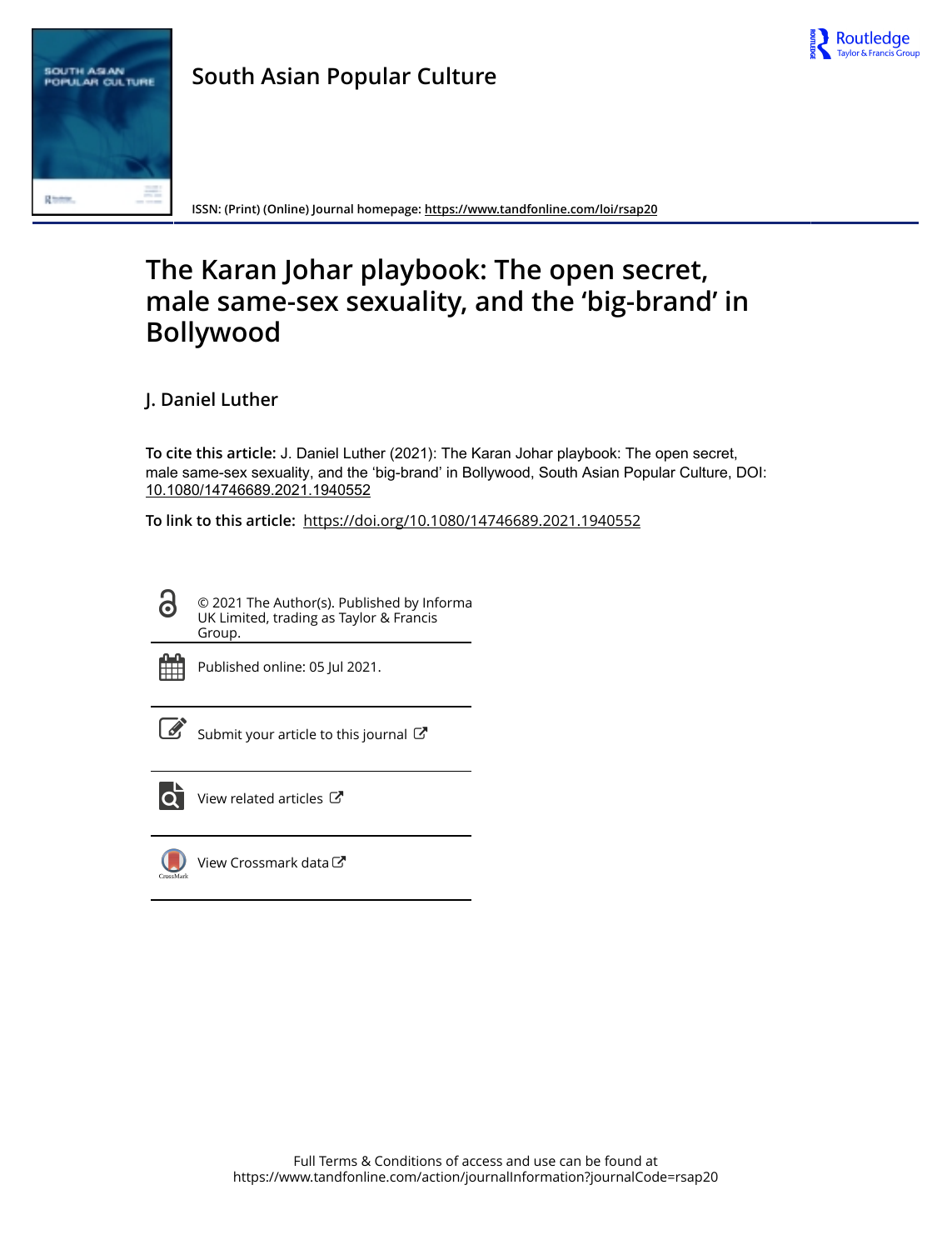**a** OPEN ACCESS **a** Check for updates

Routledge Taylor & Francis Group

# **The Karan Johar playbook: The open secret, male same-sex sexuality, and the 'big-brand' in Bollywood**

#### J. Daniel Luther<sup>®</sup>

Gender Film and Media, Department of Gender Studies, LSE, London, UK

#### **ABSTRACT**

This paper critically contextualizes the open secret of Karan Johar's sexuality as a key marketable commodity in the neoliberal framework of the 'KJo' brand. It examines the cultural legibility of the open secret of his sexuality. It argues that the juxtaposition between the ubiquity of his open secret and his maintained silence on identifying his sexuality serves as an incitement that enables a study of his role in incrementally making space for a depoliticized and individualized upper-class male same-sex sexuality. By mapping the textuality of his open secret in the culture industry surrounding the Hindi film industry, this paper offers a nuanced critique of the co-option of male same-sex sexuality by Karan Johar and its deployment as a gimmick.

#### **KEYWORDS**

Bollywood; Sexuality; Celebrity; Film; LGBTQ

# **Introduction**

<span id="page-1-1"></span><span id="page-1-0"></span>*[One Night with Karan](#page-22-0)*, a short film directed by Gauri Shinde launched on Karan Johar's Instagram page on 31 October 2019, is an advertisement produced by the creative agency Lowe Lintas for the Hindustan Unilever soup brand Knorr India.<sup>1</sup> The advertisement is unique as it unabashedly deploys the open secret of Johar's unnamed sexuality alongside an affirmation of his celebrity. It capitalizes on this open secret in a wide variety of cultural texts and contexts including film, TV talk shows, and in public appearances. I will demonstrate how this open secret is a key part of the 'KJo' brand [\(Gopal](#page-20-0) 17)—'a case study in diffusion' (18).<sup>2</sup> [One Night with Karan](#page-22-0) features Johar, as himself, making soup for the TV actor Aashim Gulati at 3 am where previous Knorr adverts have exclusively featured women in this role.<sup>3</sup> In it, Gulati's character wakes up a sleepy Johar. He is dressed sharply in a suit but suggestively drenched in the implied Mumbai rains. Having lost his house keys Gulati coyly asks Johar for hot soup. Johar's shy smiles, Gulati's suggestive pouts, and long pauses after questions such as 'you know what will make me warm?' rely on a slippage between the homosocial and the homoerotic as a key enticement and the uniqueness of the narrative.<sup>[4](#page-15-3)</sup>

In this article, I argue that this slippage is made more familiar in South Asian public culture by the open secret of Johar's unnamed sexuality.<sup>5</sup> The slippage draws on the many jokes, innuendos, and asides that Johar has consistently deployed both through the films he has directed or produced and through his public appearances on various media

**CONTACT J.** Daniel Luther  $\odot$  jdaniel.luther@gmail.com  $\odot$  Gender Film and Media, Department of Gender Studies, LSE © 2021 The Author(s). Published by Informa UK Limited, trading as Taylor & Francis Group.

This is an Open Access article distributed under the terms of the Creative Commons Attribution License (http://creativecommons.org/ licenses/by/4.0/), which permits unrestricted use, distribution, and reproduction in any medium, provided the original work is properly cited.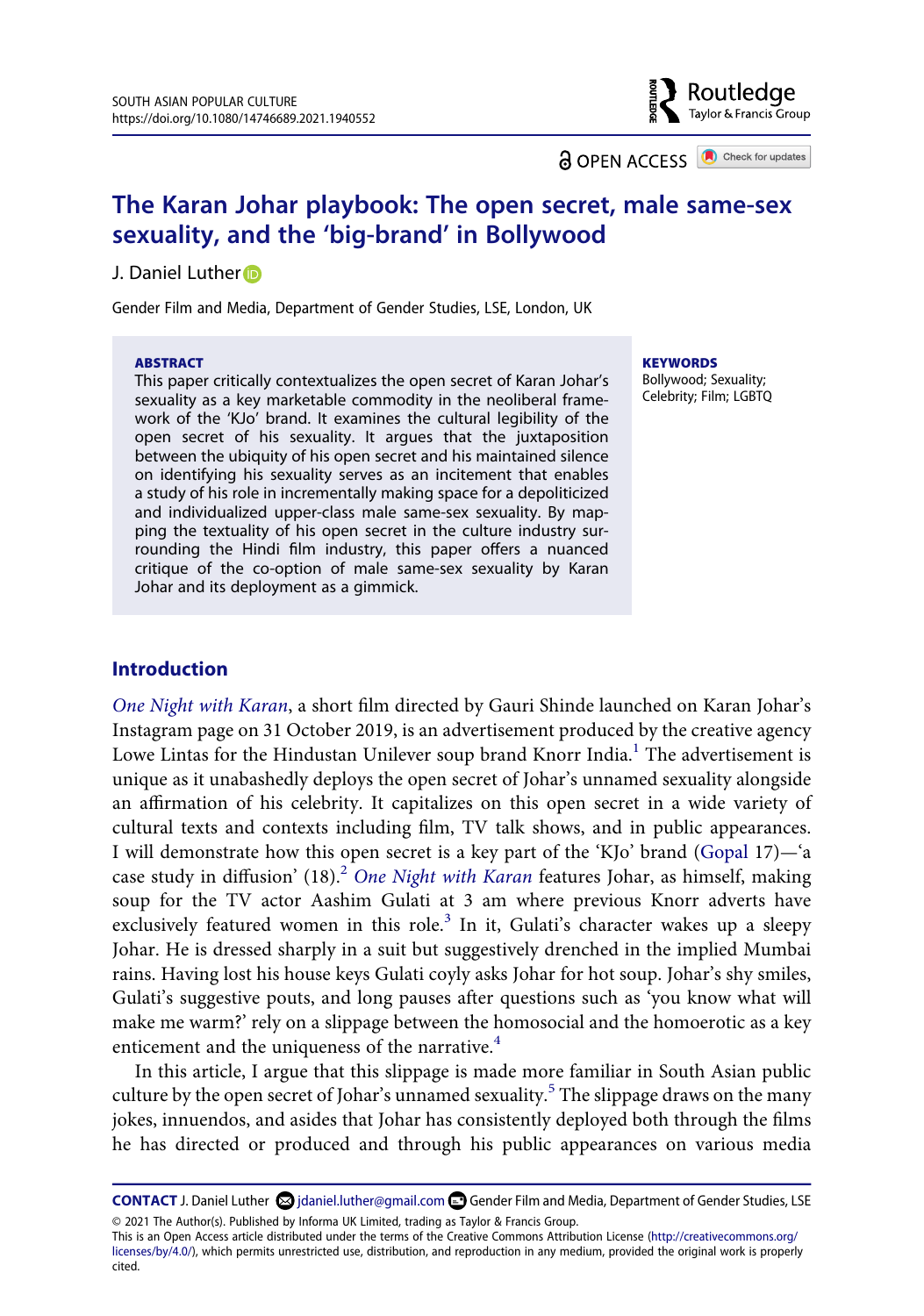platforms.<sup>6</sup> It represents the fruition of his negotiation of his unnamed sexuality in South Asian public culture. This article asks; how has this shift in South Asian public culture been made possible whereby same-sex sexuality has emerged as a new diversifiable product in media, film, and advertising? What is Johar's role in this shift and how has the open secret of his—as yet unnamed—sexuality been central in the deployment of same-sex sexuality for profitability?

<span id="page-2-1"></span>I analyze Johar's influence on South Asian public culture to argue that it is the mobilization of the open secret of his sexuality that has enabled a neoliberal logic of deploying same-sex sexuality as a marketable commodity centred on individual exceptionalism.<sup>7</sup> I argue that his mediation of his unnamed sexuality functions as a unique selling point of the 'KJo' brand that works towards a relative destigmatization of same-sex sexuality in South Asian public culture. This 'KJo' brand is immensely diversifiable and can be understood to include his style of film making (see [Gopal;](#page-20-0) [Johar and Saxena](#page-20-1) 104), his 'maximalist' sense of fashion ([S. Gandhi\)](#page-20-2), alongside his public appearances on TV talk shows, radio, reality competitions and shows, and persona curated on his social media accounts.<sup>8</sup> However, I argue that a key unifying aspect of this brand is 'commercial success' [\(Johar and Saxena](#page-20-1) 141) and profitability. Within this context, I focus on the centrality of the open secret of his sexuality and its importance in inflecting the textuality of the representation of male same-sex sexuality in terms of images on screen, identities (named and unnamed), and its symbolic ties to a depoliticized neoliberal subjectivity shaping his own celebrity persona. I read the contrary logic of this open secret by analyzing the 'KJo' brand and films within the context of the role of celebrity in informing, specifically what Richard Dyer calls, the 'production/consumption dialectic' ([Dyer](#page-19-0) 1[9](#page-16-4)).<sup>9</sup> This dialectic in relation to celebrity offers a way to think of stars as 'giving expression to variously conceptualized inner wants on the part of the mass of the people' (18) and that further the expression of this choice is crucially 'shaped by the particular ideological formations of their situation in society'  $(19).^{10}$  $(19).^{10}$  $(19).^{10}$ 

<span id="page-2-2"></span><span id="page-2-0"></span>Dyer's formulation is essential to help frame the current moment in Hindi cinema. That of the producer understanding and remaining in sync with the consumer to deliver content that is marketable, new, and yet is also ambivalent on taking a stand in relation to same-sex sexuality. Karan Johar himself attests to remaining relevant in his biography *An Unsuitable Boy* [\(Johar and Saxena\)](#page-20-1) (henceforth *Unsuitable*). He says that it is crucial for him to remain 'relevant' particularly ' . . .to the youth' (124), but also for 'a selfish reason [which is]. . .to win critical acclaim' (123) as he explains in relation to *My Name is Khan*  which I understand to be applicable to his other films 'based on a social cause' (122), and to rely on his 'instinct' (119) as a filmmaker. As I will demonstrate, the instinct indicates an acute sense of what films to finance and especially how to position and market samesex sexuality to the audience as a 'gimmick' (116); the need to remain relevant indicates Johar's close attention to media consumption online, particularly on Facebook, Twitter, and Instagram in relation to same-sex sexuality  $(124, 171-175).$ <sup>[11](#page-16-6)</sup> It is therefore in recognition of this relationship between consumption and production that I demonstrate the centrality of Johar's use of the open secret to depoliticize and deploy same-sex sexuality for profitability. It offers an understanding of the navigation of the shift in relation to representation of male same-sex sexuality within film and content production in Mumbai post the liberalization of the Indian economy.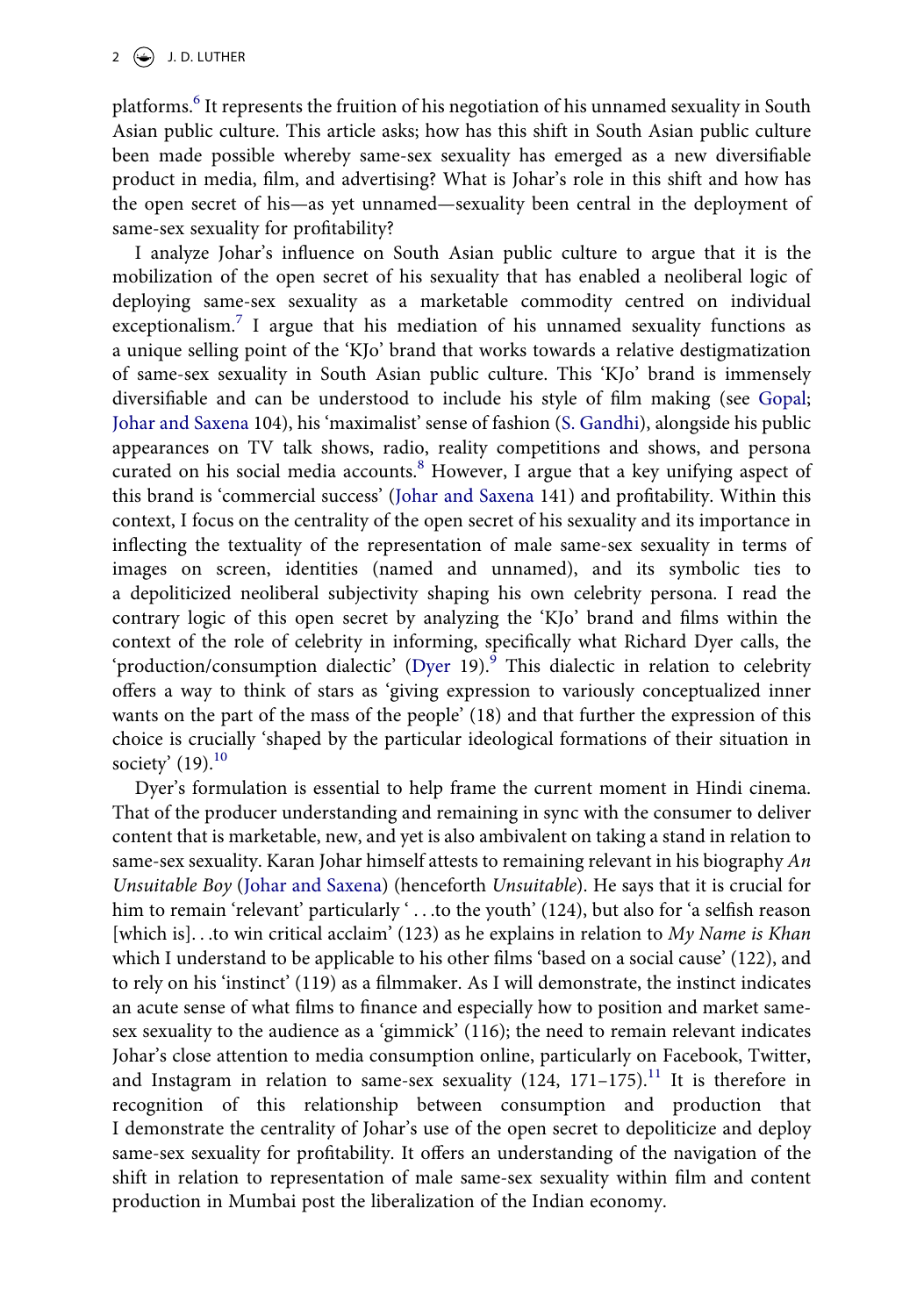The production/consumption dialectic in relation to celebrity therefore, in my understanding of Dyer's articulation, is to situate film and media content production as a means to understand how the competition for unique diversifiable content uses samesex sexuality as a gimmick—in a neoliberal and gentrified film-market—to produce new unique content by tapping into the growing consumption of images of LGBTQ+ people without disturbing the status quo. That is, an ideological position that—as Lisa [Duggan](#page-19-1) (2004), and Jasbir Puar [\(2006,](#page-20-3) 2007) in US-based contexts have pointed out—deploys representation of male same-sex sexuality for purposes that reflect complicity, consumption, and profitability.

<span id="page-3-3"></span><span id="page-3-0"></span>In the absence of Johar's own public declaration for the rationale behind his push for greater visibility of same-sex sexuality across various media, this article demonstrates the relationship between the use of the open secret in relation to representation of same-sex sexuality in film and media coming from Dharma Productions, Johar's own celebrity status predicated on successfully using this open secret as a marketing device, and the ideological position this secrecy permits by depoliticizing same-sex sexuality from wider discourses and movements against hegemonic structures of power.<sup>12</sup> Together, I argue, this centers him in the work to make an unnamed male same-sex sexuality palatable to a wide consumer base, gentrifying homophobia, and ensuring its availability as a diversifiable element for profit-based filmmaking while attempting to strike a balance between the continued social opprobrium of same-sex sexuality and catering to elite and diasporic markets.<sup>[13](#page-17-0)</sup>

<span id="page-3-2"></span>This article aims to serve three key purposes. One, contextualize the textuality of the representation of male same-sex sexuality in the 'KJo' brand.<sup>14</sup> Two, critique the deployment of same-sex sexuality within South Asian public culture that is increasingly configuring male same-sex sexuality as depoliticized and easy to co-opt within hegemonic narrative structures of the family (Prasad, *[Ideology of the Hindi Film](#page-20-4)*) to create a differentiated product. Three, showing how this limited, but depoliticized, transformation of male same-sex sexuality follows a trajectory of positive assimilationist incremental change that trades on Johar's own social capital given the contextually specific limitations on gay rights and continued social stigma in India[.15](#page-17-2) I argue that Johar's unstated politics in this regard, 'what [he] stand[s] for' [\("Karan Johar – India's Most Desirable"\)](#page-22-1), inform the 'KJo' brand [\(Gopal](#page-20-0) 16–18) and is closely tied to the gentrification of Hindi cinema ([Ganti](#page-20-5) 4). This brand profits from and perpetuates the instrumentalization of depoliticized and consumerist representation of male same-sex sexuality as a differentiated product but is also deeply ambivalent about committing to a cause that might damage the brand. $16$ 

<span id="page-3-4"></span><span id="page-3-1"></span>The cultural texts I draw on in order to trace the working of this open secret examine two key appearances on TV talks shows, his role influencing the wider culture industry through advertisements and YouTube only content, as well as the transformation in the portrayal of homophobia by chronologically analyzing homophobia and class in three key films—*Kal Ho Naa Ho* (henceforth *KHNH), Dostana*, and *Student of the Year*  (henceforth *SOTY*), ending on a close reading of the understated sexuality of Kayoze Irani's character, Sudo, in *SOTY*. I juxtapose my reading of these texts with information on production context discussed in Johar's biography *An Unsuitable Boy* [\(Johar and](#page-20-1) [Saxena](#page-20-1)) to demonstrate the centrality of the open secret and his role in the marketization of same-sex sexuality, and especially in the absence of his explication of his sexuality.[17](#page-17-4)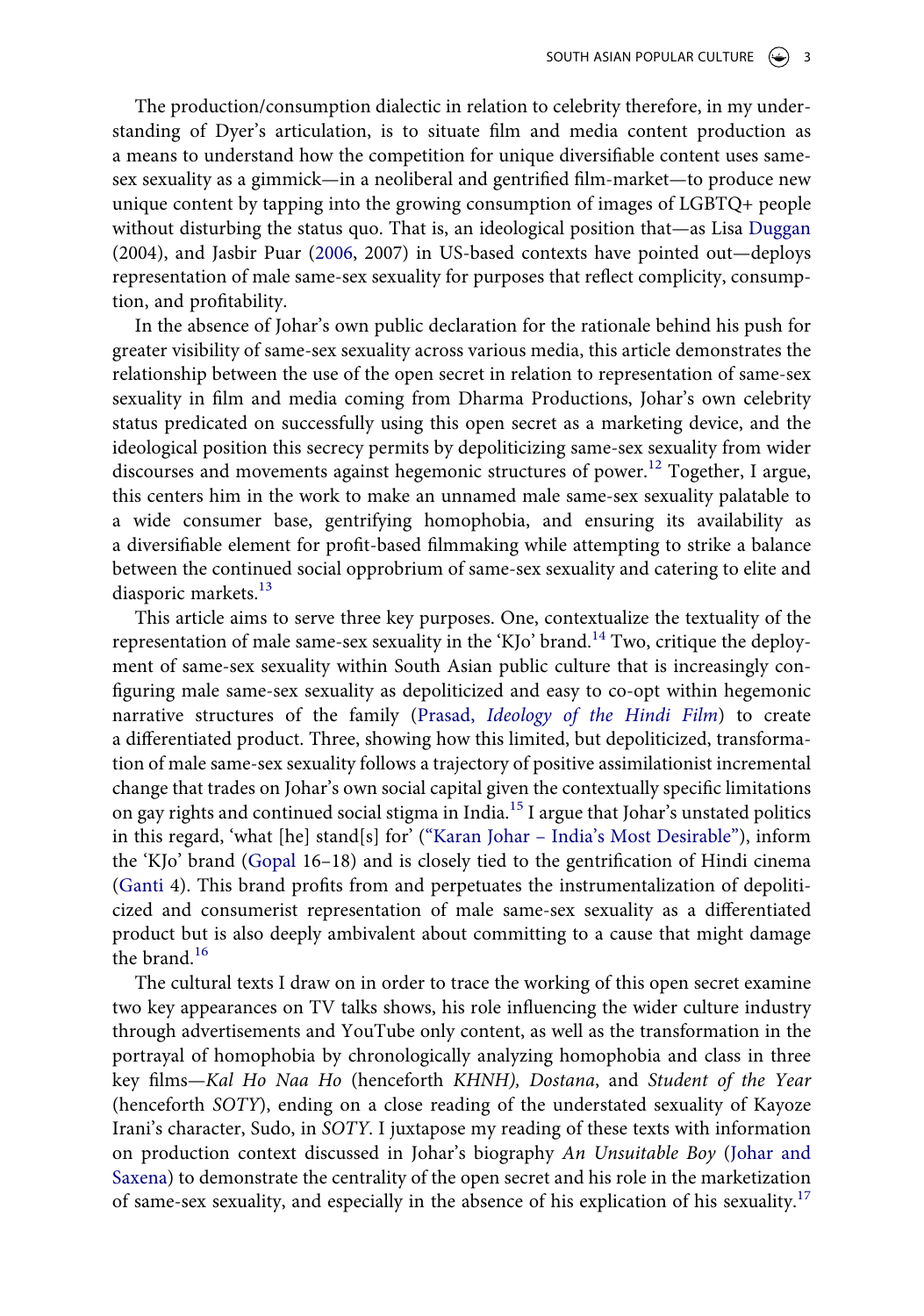## $4 \quad \Leftrightarrow$  J.D. LUTHER

This biography not only expands on his role in shaping representation of same-sex sexuality in the 'KJo' films but also outlines the relationship of his unnamed sexuality to the 'KJo' brand, his public persona, which he terms a 'big-brand off-shoot' (*[Unsuitable](#page-20-1)*  70)[.18](#page-17-5) Here I situate my readings of the open secret in a queer positionality that critiques the neoliberal logic whereby male same-sex sexuality and its related sub-culture are deployed in the interest of profit and individualized consumption.<sup>19</sup>

# **'[A] big-brand offshoot': The 'KJo' brand, the open secret, and the politics of refusal**

<span id="page-4-1"></span>On more than one occasion, the director-producer Karan Johar has refused naming his sexual orientation. In his biography, *Unsuitable*, he says: '[e]verybody knows what my sexual orientation is [and I]. . .will not say the three words that possibly everybody knows about me' (173). Similar refusals are expressed in his appearance in an episode of the TV talk show *Rendezvous with Simi Garewal* (['Kajol & Karan Johar](#page-22-2)') (henceforth '*Rendezvous*-KK').<sup>20</sup> In both instances, he invokes his right to privacy. However, in his biography he also raises the question of the rumours about his sexuality.<sup>21</sup> One of his defences to these questions is helpful in understanding his politics in deploying the open secret of his sexuality. He says: 'I know I am the butt of many jokes, pun intended. I know how my sexuality is discussed. I have become. . .the poster boy of homosexuality in this country' (*ibid*). I argue that this correlation between homosexuality and the perpetuation of these rumours is key to the 'KJo' brand as it serves as a unique enticement in South Asian public culture. His refusal to name his sexuality, alongside its circulation as an open secret, functions as unique currency in the celebrity and star circuit.

<span id="page-4-0"></span>Sangita Gopal mentions the prevalence of the 'KJo' brand, calling it 'a case study in diffusion' (18). Johar elaborates on this, he says '[f]or a film director to be articulate and communicative was a new-age phenomenon. . .I realize that it's a big-brand offshoot' ([Johar and Saxena](#page-20-1) 70). I argue that this offshoot brand is made possible by the open secret of Johar's unnamed sexuality. It offers his sexuality as a specific unique selling point not accessed by other film industry stars or directors and is predicated on the culturally readable open secret of his sexuality.<sup>22</sup> He highlights the uniqueness of his position; he says that this set a 'precedent for things to come. I brought the director out of the closet, pun not intended' (*ibid*). However, I stress, that this pun is precisely the point. The centrality and role of the closet in the allure of this unique positionality is also reinforced by the choice of title for his biography. Positioned as the inverse of Vikram Seth's novel *[A Suitable Boy](#page-21-0)*—focusing on Lata Mehra's search for a suitable husband, the plot of the novel locates the ideal marriageable man as a nouveau-riche middle-class man who embodies its entrepreneurial spirit—the word 'unsuitable' in the title of Johar's biography then suggests not just his sexual incompatibility with a woman and emphasises the narrative of his entrepreneurial work, but also deploys a necessary knowledge of Seth's novel as a clever disguise. Therefore, as the title for his biography, *An Unsuitable Boy* is not just itself a marketing device, it also centers the open secret of his unnamed sexuality in guiding his entire journey thus far. It offers an exemplar par excellence of the need to locate the open secret as a key marketing device of the 'KJo' brand.

The appeal of this open secret can be understood by examining its initial public appearance on '*Rendezvous*-KK'. In this episode from 2001, Garewal is in conversation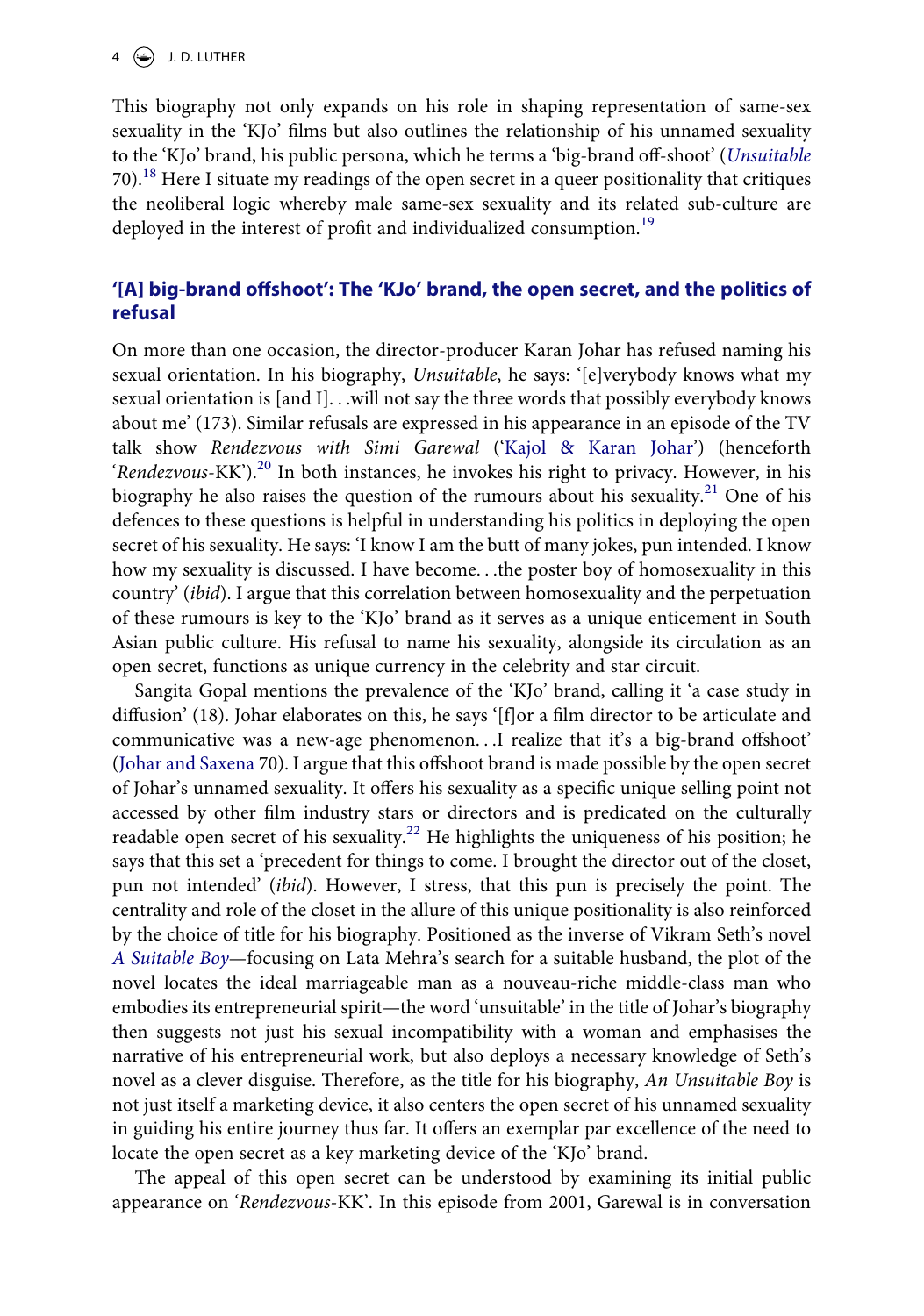<span id="page-5-0"></span>with very close 'best-friends' (*ibid*) Kajol and Johar (but see [Johar and Saxena](#page-20-1) 157). Her show, interviewing 'eminent and prominent Hindi film stars' [\(Singh, 'Transnational](#page-21-1) [Screen Navigations'](#page-21-1) 261) and catering to 'elite Indian audiences' (["Rendezvous-KK"\)](#page-22-2) employs an intimate style of interviewing and falls within the larger genre of the day-time celebrity chat shows elsewhere ([Timberg and Erler](#page-21-2)). This episode is described as a 'RIOT' on her website and YouTube channel especially because of the uncontrollable laughter ending the episode. In it Johar makes culturally readable references to imitating and dancing well like Madhuri Dixit and Sridevi, both Hindi cinema divas idolised in nonheterosexual subcultures in South Asia.<sup>23</sup> Furthermore, it is telling that in response to Garewal's directive to Johar, saying '. . .now I think it's time you have a wife', Kajol, unprompted, immediately launches into a defence. She says, 'I don't want you to get married Karu...' (a nickname she uses to refer to him) to which he adds 'there you go... Kajol says she'll hate my wife, so I don't know'. Kajol's response and the following dialogue is a key moment on Indian television as she indicates an unquestioned acceptance of the possibility of a male partner for him. She says 'I think it will depend on who your wife is really, if you get one [fictitious] guy from Ghatkopar then we'll have to worry' to which his response is 'no I don't think I want to marry anybody from Ghatkopar' a suburb in Mumbai—refuting the location for its class implications rather than the gender of the partner. They go on to mock astrologers who predicted Johar's hypothetical wife will be 'North Indian', laugh off his parents' encounters with this hypothetical wife. However, Kajol ends by saying, presciently, 'there's always in-vitro fertilization and surrogate motherhood' before breaking down into uncontrollable laughter (*ibid*). All of this leaves Simi Garewal looking very confused and on the outside of their jokes.

<span id="page-5-1"></span>The failure to react to the gender of the hypothetical partner ('guy from Ghatkopar') might be passed off as an inconsequential aside; however, I see it as a unique readable moment that together with the riotous laughter ending the episode marks the dual consciousness at play and the titillation offered by this early appearance of the open secret. I read this moment as a breakdown of the dual consciousness that characterises 'all talk worlds of private conversations made public' [\(Timberg and Erler](#page-21-2) 15). Here the double address of the 'talk world'—defined as the intersection of the small intimate group simultaneously speaking to each other as well as a clearly defined public as a 'collective audience' (*ibid*)—reconfigures the public and the private as Kajol and Johar share knowledge not public to Garewal. Other talk worlds configure the film industry persona, both host and guests, on screen as part of the intimate private into which a collective audience is being invited through the broadcast. However, the knowledge of Johar's sexuality disrupts this standard configuration. Here he and Kajol appear to be in the know about his unnamed sexuality that Garewal does not seem to share.

Furthermore, this knowledge fragments both the double address and the collective audience. Garewal—with her repeated mention of his hypothetical marriage and wife and the larger film industry, appear as external to, and confused by, the secret in comparison to Kajol and Johar who are reconstituted as the intimate address within the show. More importantly, the implied collective audience is further fragmented. Those able to read the cultural codes signalled by earlier references to Madhuri and Sridevi alongside the other ones, including the sub-text of the ostensibly gay-best friend dynamics between Kajol and Johar, are interpellated within the secret of the sub-text. $^{24}$  $^{24}$  $^{24}$ Those interpellated can understand and share in the giddy pleasure of this oblique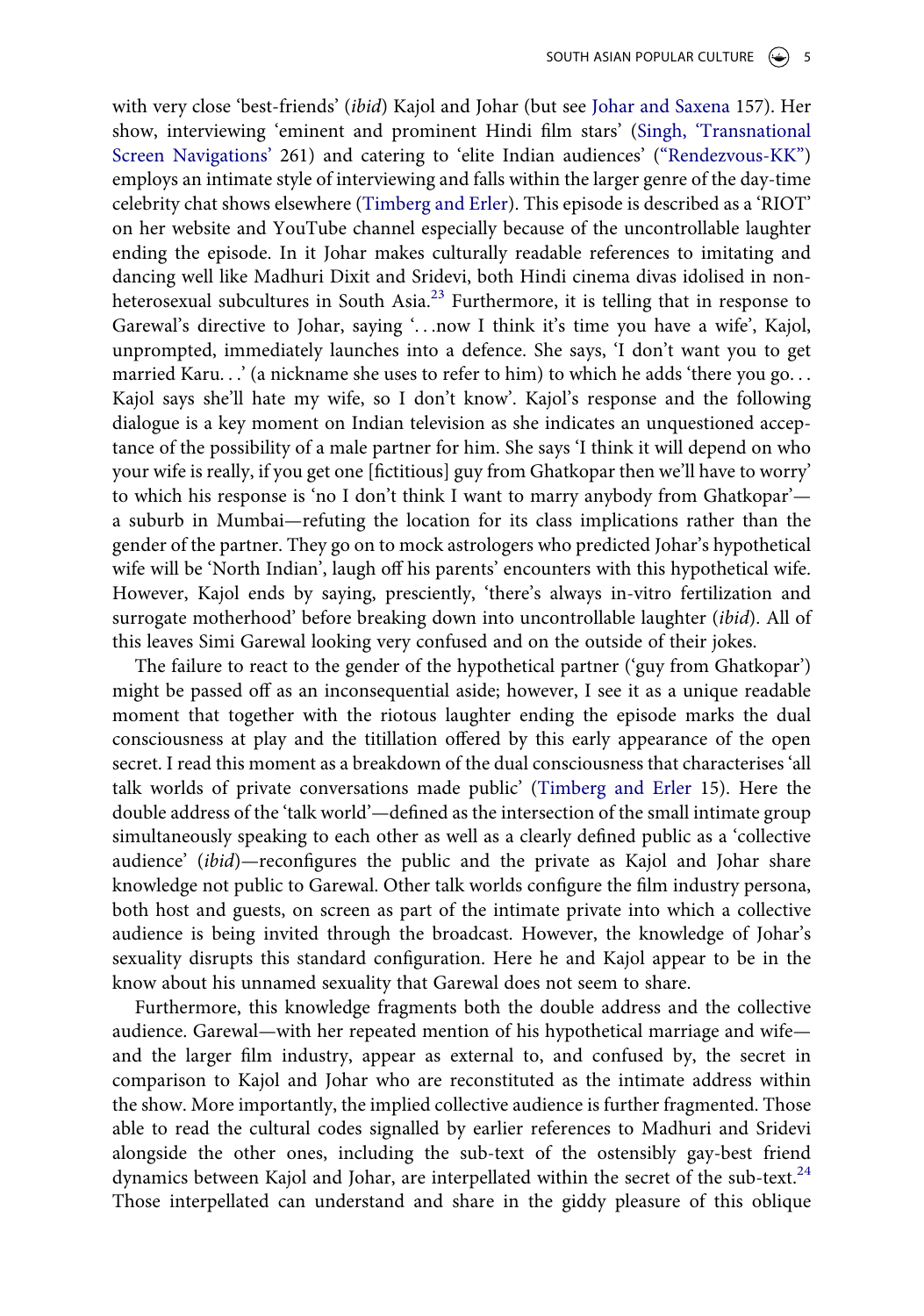coming-out of an Indian celebrity on Indian television whilst also enjoying the exclusivity of the secrecy. It is this pleasure that is activated by the constant re-deployment of the open secret that continues to inform its importance in the 'KJo' brand. Moreover, as I will demonstrate, the pleasure inflected by the coming-out, alongside the sub-culture references increasingly made legible though the 'KJo' brand and films, drive the profitability of using male same-sex sexuality in this way. That is, without reference to the larger movement and struggle for decriminalization and legibility ongoing since the early  $1990s^{25}$  $1990s^{25}$  $1990s^{25}$ 

<span id="page-6-2"></span><span id="page-6-1"></span><span id="page-6-0"></span>Given this oblique coming-out and the legible sub-cultural references, it is worth asking again not why Johar refuses to come-out publicly, as several activists and filmmakers in India have done [\(Puranik;](#page-20-6) [Kavi;](#page-20-7) [F. Gandhi](#page-20-8); [Asrani\)](#page-19-2), but rather what is achieved by his refusal to come-out? The answer to this question lies in the neoliberal logic of mobilising same-sex sexuality as a marketable commodity centred on individual exceptionalism in the 'KJo' brand. Drawing on Barthes' notion of ex-nomination ([Barthes and](#page-19-3) [Lavers](#page-19-3) 141), I suggest that the increasing ubiquity of this marketable but depoliticized sexuality is rooted in the emergence of the new middle classes—'a post feudal group, which has wide economic opportunities' (Dwyer, *[All You Want Is Money, All You Need Is](#page-19-4) [Love](#page-19-4)* 59). The specific outlines of this politics are then gleaned on comparing Johar's earlier appearance in 2001 ('*Rendezvous*-KK') with his 2011 solo appearance on Garewal's next talk show titled *Simi Selects – India's Most Desirable* (["Karan Johar –](#page-22-1) [India's Most Desirable"](#page-22-1)) (henceforth '*Simi Selects*-KJo'). Here the host seems to be brought into the know. Unlike their previous interaction this one seems to have a more clearly constructed pre-agreed narrative regarding his sexuality.<sup>26</sup> This agreement seems indicated by Garewal's use of the gender-neutral term 'partner' instead of her previous repeated references to a hypothetical wife. Johar also seems to deploy a standardized narrative that reappears repeatedly as a response to the question of his sexuality. Here he reiterates his choice and privacy in the matter, an argument he has upheld in several other contexts including in his biography. However, in this response, Johar, in addition to using gender-neutral terms, deploys a crucial additional refusal to, as Garewal exhorts, 'come-out and clear it out' (*ibid*). He says:

. . . Why should I talk about my personal life, nobody knows what I stand for, in terms of my personal life and I'd like to keep it that way (*ibid*).

This position of what he does actually stand for is clarified in his biography. He says 'the only thing I plan for is commercial success' (141). Furthermore, that unlike other politically minded directors and film industry luminaries he is 'not an immensely politically motivated person' (142). Together the exclusive focus on commercial success without a nuanced consideration for the politics of representation (142) underlines a neoliberal film-making agenda responding to the changing conditions of the Indian economy and the Hindi film industry.

<span id="page-6-4"></span><span id="page-6-3"></span>This position, in the case of Johar's use of his unnamed sexuality specifically, is related to his own rise to stardom at the juncture of the political realignment of the elites and middle classes in India in the 1980s and 90s. Rachel Dwyer is instructive on both counts. In thinking about the 'KJo' brand in this context, she focuses on the star as a text whose intertextual roles spills over into wider media texts (["A Star Is Born"](#page-19-5) 96) and the culture industry [\(Prasad, "Surviving Bollywood"](#page-20-9); [Rajadhyaksha](#page-21-3)). In the case of the 'KJo' brand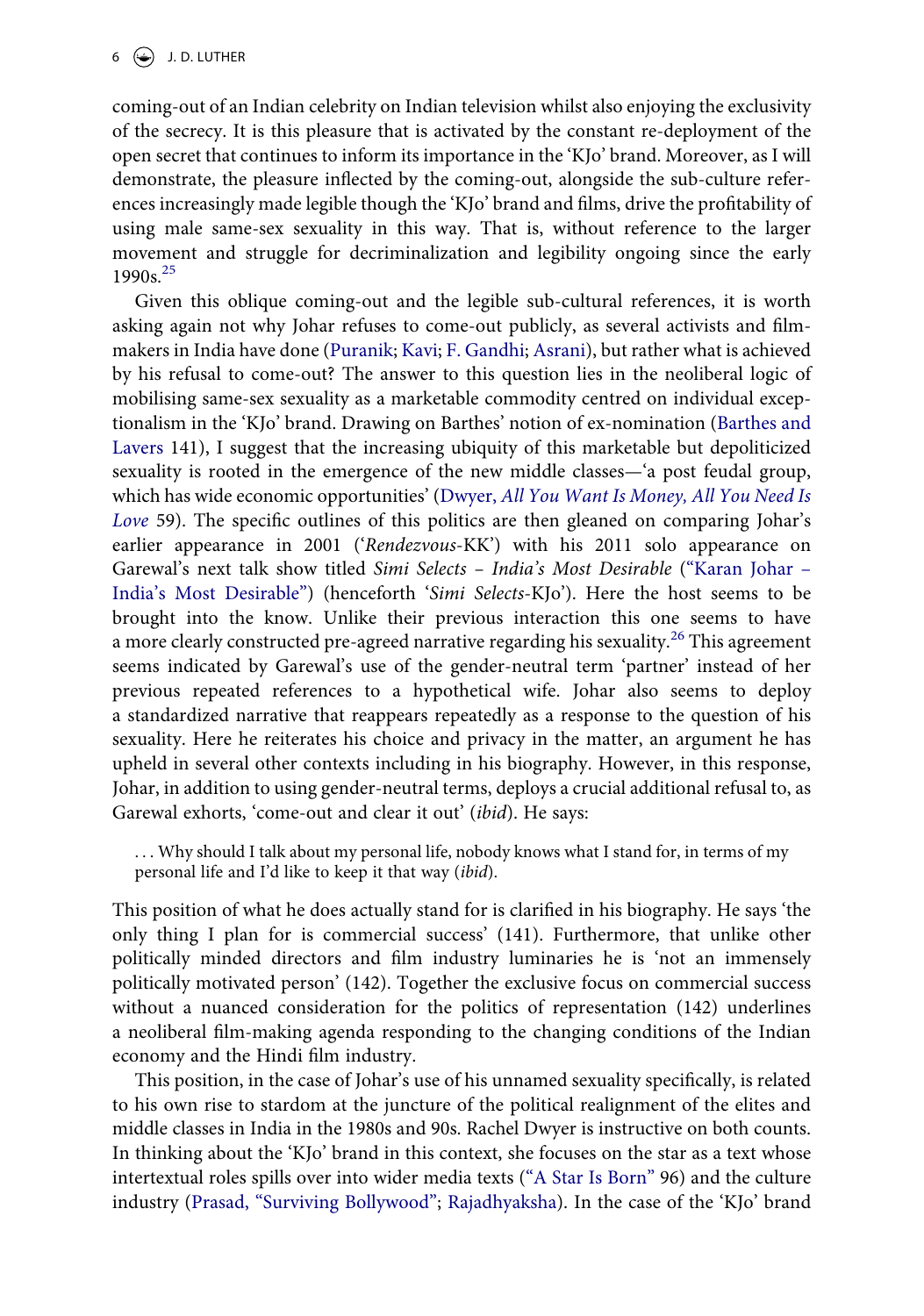the deployment of the open secret includes countless jokes and innuendos on his TV talk show, *Koffee with Karan* (2004–2018).<sup>27</sup> In these, and in his other appearances ranging from advertisements to radio and TV shows, and with smaller YouTube-only production houses (discussed next), he capitalises on the open secret. Therefore, to further examine the functioning of this open secret, I engage with the question of Johar's celebrity, and position as a director and producer within the wider cultural industry. I then consider the gentrification of homophobia in tandem with the representation of male same-sex sexuality in select 'KJo' films. These latter when studied linearly demonstrate an important trajectory that has been instrumental in destigmatizing homophobia in South Asian public culture.

## **Karan Johar: Negotiating stardom and sexuality**

<span id="page-7-1"></span><span id="page-7-0"></span>Johar's stardom functions in a different vein from superstars such as Shah Rukh Khan who started their careers as actors ([Dudrah et al.](#page-19-6)) and is different from other directors like Aditya Chopra (Dwyer, *[Yash Chopra](#page-19-7)*) who keep a low profile in the media. Given his media presence, box office successes, and position as a director/producer, I contextualize the question of the politics of his refusal through the ideological work permitted by his refusal to 'come-out'. Here I draw on Richard Dyer, Rachel Dwyer, and Tejaswini Ganti in contextualizing his politics of refusal on two levels. One raises the question of ideologies and star phenomenon. The other raises the question of the open secret as a negotiated position of stardom within the cultural codes at play in the South Asian context where the 'family [is placed] before the individual' ([Dwyer, "A Star Is Born"](#page-19-5) 98).

Johar's role as a director/producer sets him apart from actors as stars and his influence over representation of same-sex sexuality through Dharma Productions, his company. Not only does he enjoy a privileged position in relation to representation, but also even more so through the 'organisation of the motion picture industry around commodity production and. . .control over production' [\(Dyer](#page-19-0) 8). That is, Johar, through Dharma Productions, has been responsible for launching various new-comers to the industry, positioning and marketing film releases, while also determining the kinds of films to invest in, the directors responsible for various Dharma films, and the films he himself directs. What then are the ideological questions that underscore Johar's role within the Hindi film industry and the wider cultural industry around it?

<span id="page-7-2"></span>Drawing on Dyer on the relationship between 'stars and specific instabilities, ambiguities and contradictions [in] culture' (31) I situate Johar's deployment of the open secret of male same-sex sexuality alongside two important and significant changes and instabilities in India. The first, and well documented, is the contrary impact liberalization of the Indian economy in the 1990s had on the Hindi film industry (see [Ganti;](#page-20-5) [Dwyer,](#page-19-4) *All [You Want Is Money, All You Need Is Love](#page-19-4)*). The granting of industry status enabled access to regularized finance and thereby rapid growth alongside wooing back Indian and diasporic middle-class viewers through burgeoning multiplexes. Ganti has called this the gentrification of Hindi cinema which also results in greater diversity of content in a '...bid to create differentiated product' (["The Meanings of 'Bollywood'"](#page-21-4) 6).<sup>[28](#page-18-2)</sup> Dwyer notes that this entire process marks the emergence of new post feudal and entrepreneurial middle classes, whose increasing capital, cultural and economic, indicates a shift in alignment from the ideals of the earlier professional middle classes to a populist model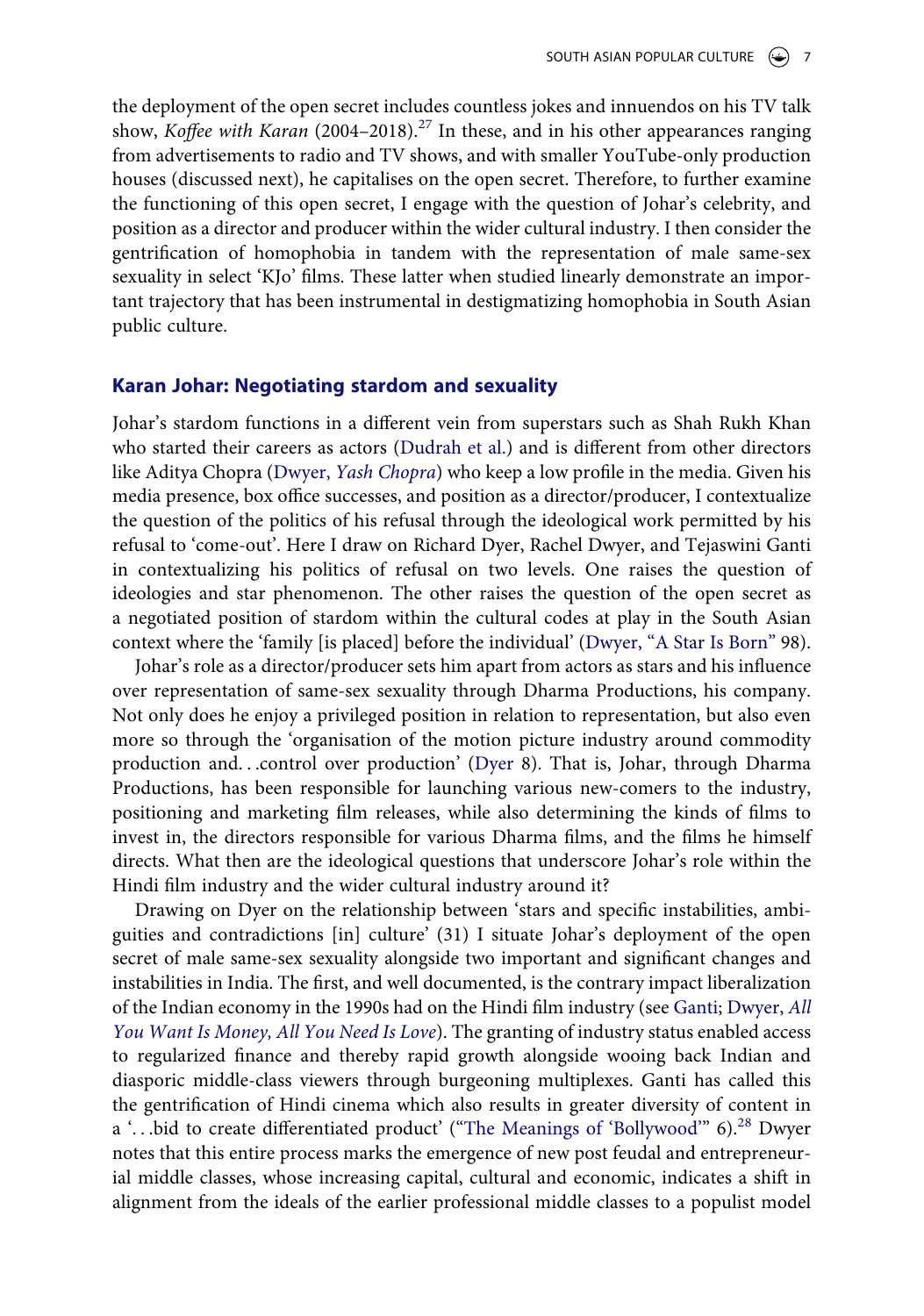#### 8  $\bigodot$  J.D. LUTHER

<span id="page-8-0"></span>reclaiming 'Hindu identity with pride'  $(76)$ , modernity, and family values  $(84)$ <sup>[29](#page-18-3)</sup> Resultantly, an upper-class and upper-caste Hindu emerges as a norm located on a continuum with a neoliberal cosmopolitan citizen subjectivity focused on individuality and consumption. In parallel, the movement challenging Section 377 of the Indian Penal Code also catapulted the question of same-sex sexuality into public visibility, making it an increasingly topical theme for the film industry. Consequently, enabling the emergence of a depoliticized gay consumer (see [Berlant and Warner;](#page-19-8) [Duggan\)](#page-19-1). In this context, the second change of Johar taking over Dharma Productions in 2004 is critical. Not only did it enable the company to also benefit from the gentrification of Hindi cinema but also gave him the 'freedom' to develop themes his father would not 'allow' ([Johar and Saxena](#page-20-1) 103). Then along with catering to the consumer who increasingly watches film and media in the luxury of expensive multiplexes, or in private homes [\(Ganti](#page-20-5)) and on hand-held devices ([Dasgupta](#page-19-9) 21–25) these considerations are crucial in charting the changing deployment of male same-sex sexuality on screen and underscore Johar's role in negotiating and capitalizing on them.

<span id="page-8-1"></span>Next, I discuss advertisements like *[One Night with Karan](#page-22-0)* that evidence the increasing deployment of a neoliberal and depoliticized male same-sex sexuality within the context of gentrification of Hindi cinema and symbiotic cultural industry. Thereafter, I extend Gopal's argument and contextualize and read a series of 'KJo' films to analyse the gentrification of homophobia and the depoliticization of same-sex sexuality.

#### *Advertisements and the gentrification of homophobia*

<span id="page-8-3"></span><span id="page-8-2"></span>Advertisements ([2001](#page-21-5) Rajgopal; [Vanita\)](#page-21-6), brand-placements within Bollywood films ([Kapur](#page-20-10); [Sen\)](#page-21-7), and film and media content produced by several smaller production companies in a symbiotic relationship with the Hindi film industry are important examples to understand the impact of gentrification on the representation of same-sex sexuality and homophobia. Vying for attention in the growing consumption of unique online content film production companies are increasingly adopting a liberal credo whereby popular feminism, and LGBT inclusion, are deployed to diversify their offering and develop depoliticized sexuality as a unique product appealing to an emergent neoliberal cosmopolitan citizen subjectivity.<sup>[30](#page-18-4)</sup>

Gauri Shinde's *[One Night with Karan](#page-22-0)* is one such example, deploying Johar's unnamed sexuality as a marketing device.<sup>31</sup> This advertisement highlights individuality particularly through the careful styling of both Johar and Gulati. Like other advertisements it separates same-sex sexuality from the larger struggle for rights and roots them in benign images of tradition and family. Knorr soup's branding has been steeped in care work performed by women within the household with women actors and TV celebrities as brand ambassadors. Therefore, Johar's casting in the Knorr advertisement is not radical. It replaces women performing care work, with a man who has nudged public culture to make space for a depoliticized upper-class ostensibly same-sex desiring but unnamed sexuality. Instead of leading meaningful change in the politics of representation by challenging the gender binary, it capitalises on extant activist struggles. Similar examples can be seen in other advertisement campaigns such as the #BoldisBeautiful campaign by the Anouk Brand of Myntra, an Indian fashion e-company, $32$  which depicts two women as a Hindu-Muslim couple living in Bangalore meeting one of their parents for the first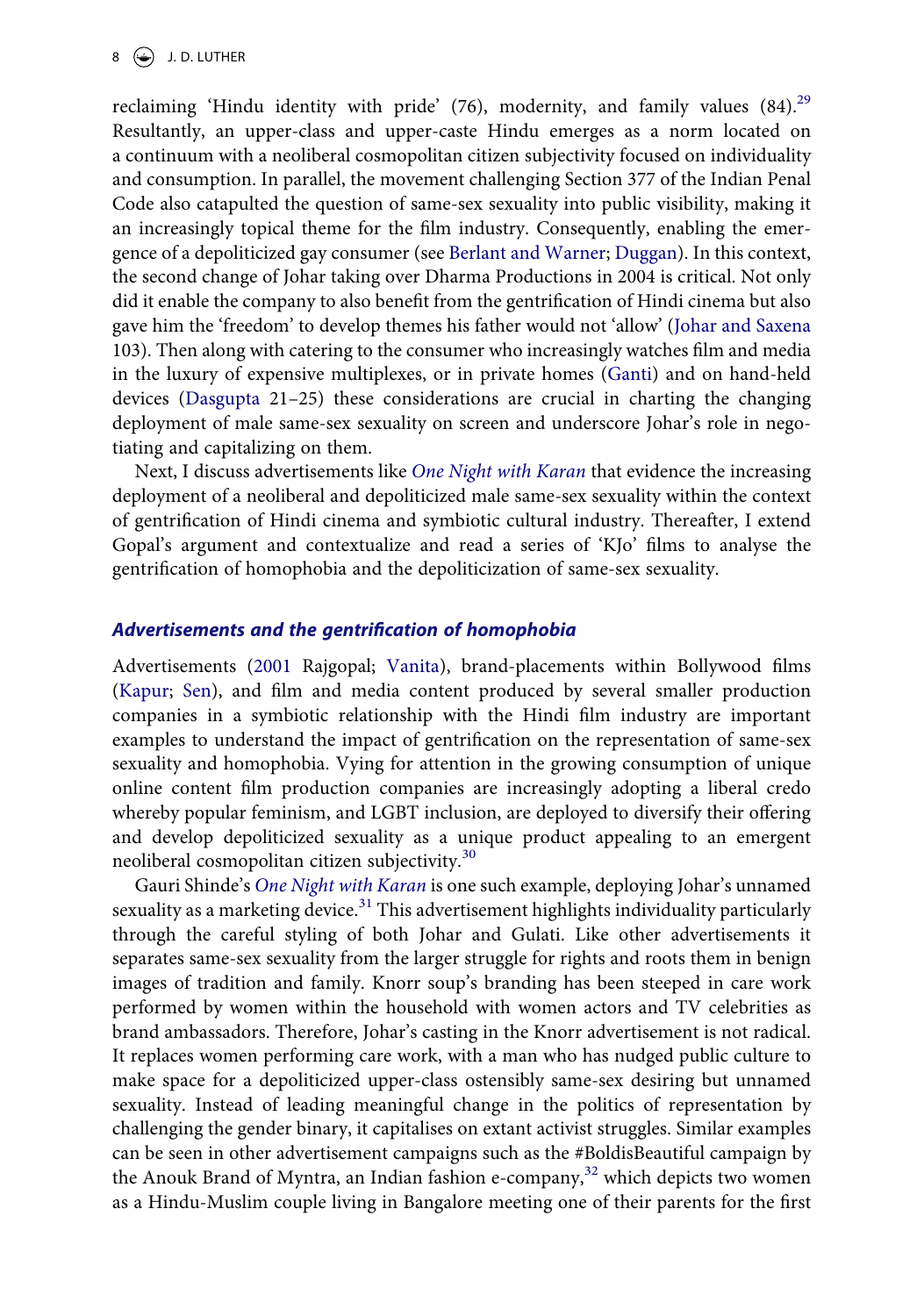<span id="page-9-3"></span><span id="page-9-0"></span>time (see [Luther](#page-20-11)). It ignores the structural and material challenges women face in India, including women who desire the same-sex (see films by [Majumder](#page-22-3); [Manimekalai](#page-22-3)). Instead, such adverts highlights individual achievements and preferences of the two women, which while touching and romanticised for the purpose of the advertisement, circumvent their political struggles and capitalizes on diversity tokenism.

<span id="page-9-4"></span>Similarly, many smaller production houses—producing content for YouTube and social media such as Nazar Battu (*[Sasuraal Gaynda Fool Feat. Babuji Alok Nath](#page-22-4)*) and the production company All India Bakchod (henceforth AIB)—benefit from their symbiotic relationship with Bollywood and capitalize on the textuality of same-sex sexuality in creating a unique diversified product focused on individualized struggles. The AIB Roast relies on the open secret of Johar's sexuality billed as the first live roast in the Hindi film industry.[33](#page-18-7) Similarly, Nazar Battu's video *Sasuraal Gaynda Fool* shows two men bringing their parents together to discuss their own arranged marriage to each other.<sup>34</sup> It riffs on the Hindi film actor Alok Nath's typecasting in several films as the epitome of benevolent liberal Hindu patriarchy, especially in the Bollywood blockbuster *[Hum Aapke](#page-22-5) [Hain Kaun?](#page-22-5)* (Who Am I To You?) ([Barjatya](#page-22-5)). In this video, the struggle of these two men lies in navigating the homophobic but benevolent patriarchies in abeyance of questions regarding decriminalization of Section 377 of the Indian Penal Code. Neither the video, nor the other content by Nazar Battu, Anouk, or the others address the then on-going struggle against Section 377.

<span id="page-9-2"></span>However, this kind of deployment of depoliticized same-sex sexuality has been made possible in South Asian public culture by the work of the 'KJo' brand, including the 'KJo' film. Following Schoonover and Galt's argument that '[As] a [global] mass-medium ... render[ing] same-sex desire visible in public, cinema offers a particularly rich staging ground for new models of visual pleasure that exploit the popular and reformulate its constituencies' (168), I turn to a closer examination of the work in depoliticizing male same-sex sexuality in the popular by the 'KJo' films. Like the open secret, key to the 'KJo' brand and ever present in Johar's public appearances, a series of 'KJo' films contribute to the gentrification of homophobia and the depoliticization of same-sex sexuality in Bollywood and the broader cultural industry. Herein the gentrification of homophobia is closely tied to the disappearance of the working-classes from the diegetic space to be increasingly replaced by upwardly aspirant lower-middle classes. Moreover, the representation of the lower-classes, on the one hand, and the depoliticized representation of same-sex sexuality, on the other, are tied to the circumscription of sex, love, and romance in the context of the traditional family, and the creation of an image of wealth, rooted in international travel, transnational brand consumption, and lavish lifestyles [\(Gopal](#page-20-0) 16; Dwyer, *[All You Want Is Money, All You Need Is Love](#page-19-4)* 96, 100; Rao [2020](#page-21-8), 148).[35](#page-18-9)

<span id="page-9-1"></span>The disappearance and replacement of the working classes plays a key role in the transformation of the representation of male same-sex sexuality in the 'KJo' films. Here I read *KHNH, Dostana*, and *SOTY* for their engagement with homophobia to understand the process whereby it is gentrified and seen as uncool. In these films, homophobia is made fun of and displaced, represented as emerging from the lower-middle and workingclass characters contrary to earlier representation in slapstick comedy cross-dressing routines by actors such as Johnny Lever, Govinda, or Anupam Kher.<sup>[36](#page-18-10)</sup> This gentrification of homophobia is evident in the work done by the characters of Kanta-ben, Mrs. Acharya, and Jeet Khurana in *KHNH, Dostana*, and *SOTY* respectively. *KHNH* revolves around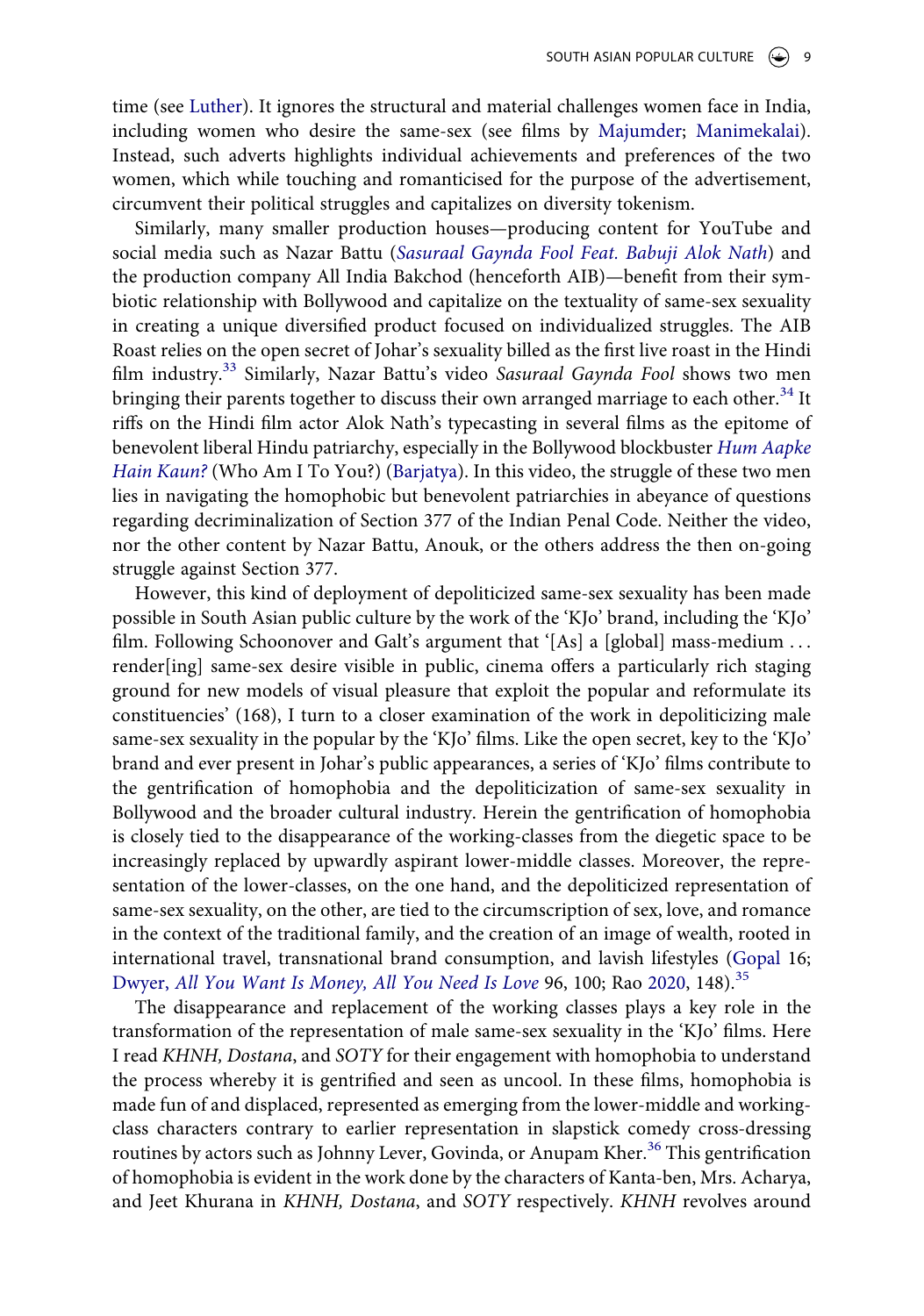a homosocial triangle between Rohit, Naina, and Aman played by actors Saif Ali Khan, Preity Zinta, and Shah Rukh Khan, respectively, and is set in Manhattan.<sup>[37](#page-18-11)</sup> Kanta-ben who does Rohit's cleaning, cooking, and housekeeping—in *KHNH* becomes the conduit for homophobic hilarity as she melodramatically trembles or faints at displays of erotic play-acting between Rohit and Aman.<sup>[38](#page-18-12)</sup>

These scenes interpellate audiences through a logic like that of the open secret. In these scenes, Kanta-ben invariably stumbles onto a tableau staged to exclude her point-of -view. The staging is used to establish prior context, usually over phone calls or messages to Naina, for the supposedly compromising positions Kanta-ben then finds Aman and Rohit in. The omniscient camera allows audiences to share in Aman's perspective from which Kanta-ben is excluded. They are then free to laugh at her misinterpretation of it secure in the knowledge of Naina's centrality to Aman and Rohit's supposedly compro-mising positions.<sup>[39](#page-18-13)</sup> The hilarity that ensues is then not necessarily all at the expense of the homoeroticism on screen but rather possibly also at Kanta-ben's reactions to it because of the implicit heterosexuality of the context. This heterosexuality, in return, functions as the open secret for the tableau which allows for an identification with Aman and diffuses the possibility of homophobia. After the first instance, this becomes a predictable trope and Kanta-ben's character is not allowed to develop much of an understanding of the mistaken homoeroticism. Instead, the trope works to exclude her from the collective audience in on the open secret of Aman and Rohit's erotic play-acting.

However, in an important contrast between the classes this tableau staging is also used in *Dostana*. [40](#page-18-14) This film too revolves around a homosocial triangle involving Sam, Kunal, and Neha, played by actors Abhishek Bachchan, John Abraham, and Preity Zinta respectively. Sam and Kunal pretend to be a couple for immigration and renting advantages in Miami but are attracted to their landlord/housemate Neha. Here the logic of the open secret, of Sam and Kunal's heterosexuality, is used to exclude for a limited time, Neha and the character of Mrs. Acharya, played by Kirron Kher. Mrs. Acharya, Sam's traditional and wealthy diasporic South Asian mother, drops everything in her home in London to fly to Miami when she accidentally receives her son's same-sex civil partnership documentation by post. However, unlike Kanta-ben, Mrs. Acharya and Neha are both allowed to come to terms with this hypothetical samesex sexuality before they each discover that it was a ruse. Mrs. Acharya, like Kanta-ben, also displays melodramatic excesses; however, unlike Kanta-ben's flat-character, the diegetic space allows Mrs. Acharya's character some growth and development in coming to accept this hypothetical same-sex sexuality through an emotional appeal to her maternal side. The class differential is important here. Mrs. Acharya is given a reason —tradition and culture—for her melodramatic excesses and is allowed to develop and accept this sexuality, while Kanta-ben remains a flat-character. No rationality is offered for the latter's disgust/fear of same-sex sexuality other than a default—her working-class background.

In *SOTY* the difference in being allowed to develop an understanding towards samesex sexuality is part of the displacement of homophobia and its gentrification and is set up as a question of class. This difference is used against the character of Jeet Khurana, played by Sahil Anand. Jeet, a student at St. Teresa's competing for the titular competition, is repeatedly emphasised as lower middle-class. He is seen buying a 'cheap, very cheap' airline ticket, is told by his parents to hold on to fellow student and industrialist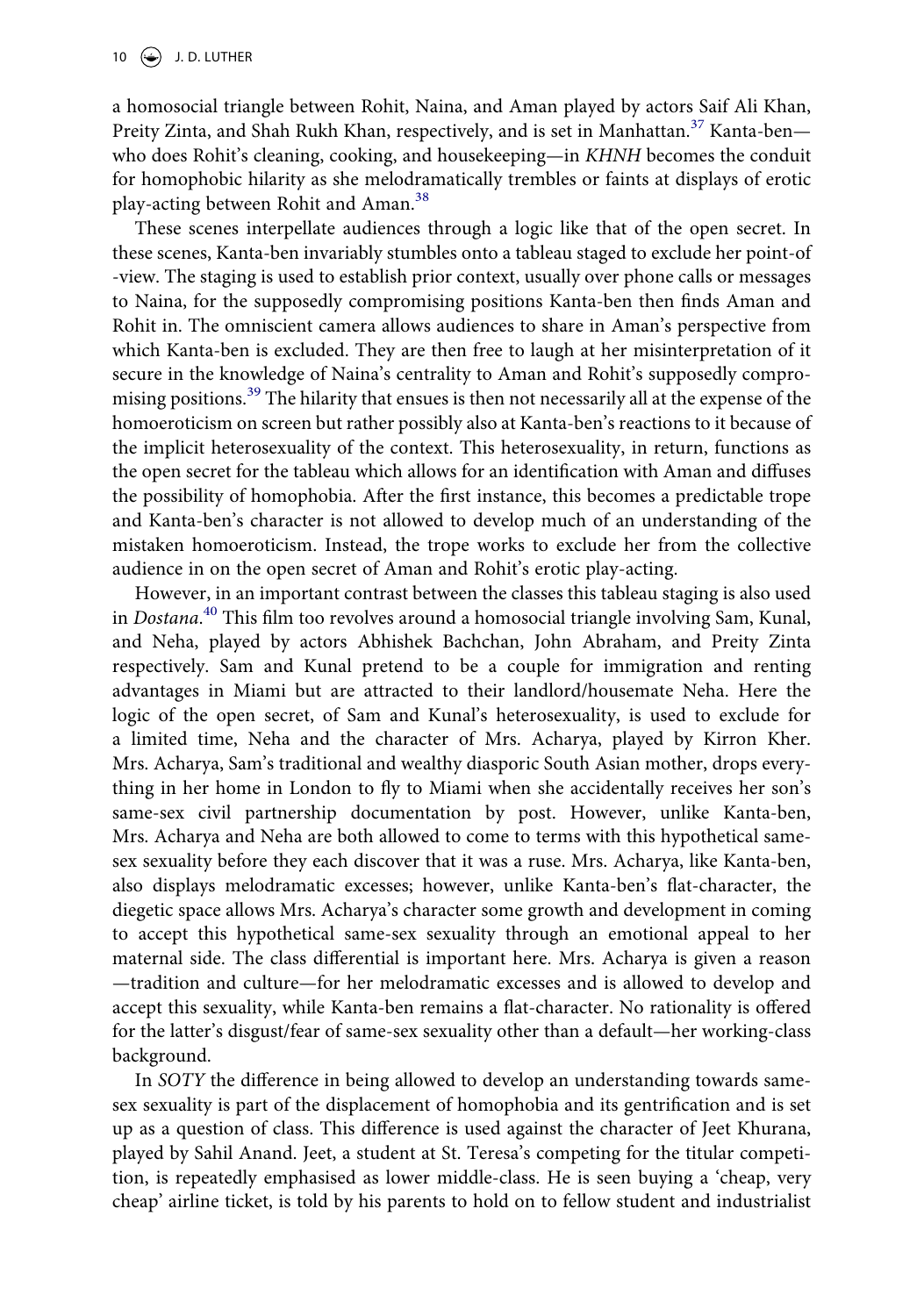heir-apparent Rohan Nanda's coattails, and appears without the branded products that the upper-class characters use. He is also the only character in the film to cast directly stated aspersions as to the Dean's sexuality. Jeet, one of the multiple narrators in the film, introduces the Dean, Yogi (played by Rishi Kapoor), through a euphemism for anal sex, saying: 'Aapne dean, *joh aage nahi peeche ka raasta pakadte hai*' ('Our Dean, one who prefers the back-door instead of the front'). This explanation is both indicative of gossip and is a gentrified reference to the common-place Hindi homophobic slur *gaandu*, meaning one who enjoys anal sex. Here a direct gaze is used to correct Jeet's reference to the rumours of Yogi's unnamed sexuality. This direct gaze is deployed by Sudo, a key narrator of the film and the other character who is 'like' the Dean. Sudo abruptly corrects Jeet. Through the direct gaze he interpellates the audience into the dismissal of the casual gossip and the oblique to the homophobic slur by saying '*woh* dean *hai* taxi *nahi*' (he's a Dean not a taxi). This also functions to draw the audience into an upper-class intimate private world where same-sex sexuality is implicitly acceptable.

<span id="page-11-3"></span>The chronological order of these films, their marketing, and publicity context also contextualises the gradual shift in the representation homophobia in the 'KJo' films. The shift from Kanta-ben to Mrs. Acharya's acceptance of hypothetical male same-sex sexuality also works as a litmus test in the box-office. Both films did reasonably well with *KHNH* raking in over 4 billion USD worldwide and *Dostana* nearly 7 billion USD in their first weeks as per the website Box Office India. Simultaneously, Johar informally made possible the distribution in 2005 of the acclaimed film *My Brother. . .Nikhil* [\(Onir\)](#page-22-6) through Yash Raj Films but keeping the box office in mind did not position it as a 'gay' or HIV/AIDS film [\(Ramesh](#page-21-9) 161–62). These factors, including *My Brother. . .Nikhil*'s critical acclaim alongside box-office viability, might have set the stage for the nuanced portrayal of same-sex sexuality offered in Johar's unapologetic short film dealing with closeted male homosexuality, *Ajeeb Daastan Hai Yeh* in *Bombay Talkies*, released in 2013 a year after *Dostana*.

<span id="page-11-1"></span><span id="page-11-0"></span>These experiments in balancing male same-sex sexuality alongside the considerations of commercial cinema, cultural values of the new middle-classes, audience perception, I suggest, permits an incremental shift in representation. Johar has described this as ' . . . us[ing] pop culture to make people aware about homosexuality'.<sup>[41](#page-18-15)</sup> Therefore, subsequent films are able to not just portray characters with unnamed male same-sex sexuality, but also locate them in Indian contexts. Thus, *SOTY*'s fictional St. Teresa's appears to be set in India, *[Kapoor & Sons](#page-22-7)* is set in Coonoor in Tamil Nadu, *[Dear Zindagi](#page-21-10)* is set in Mumbai (and Goa) and center the new middle and upper-classes. Moreover, homophobia does not seem to make an appearance in the trivialised ways after *Dostana* in these films, but rather, as in *[Kapoor & Sons](#page-22-7)*, is negotiated in a more complex manner, albeit within the space of the family as the setting for the mother–son intergenerational conflict. Taken together these films are reliant on the unique marketability of a destigmatized male samesex sexuality and make such a destigmatized sexuality marketable in South Asian public culture, albeit replete with neoliberal characteristics centering the individual. $42$ 

<span id="page-11-2"></span>In this context of middle-class cultural values, audiences, and centering a normative neoliberal individual, the open secret is a versatile tool and a unique marketable commodity of the 'KJo' brand. Johar's various public appearances as a star director/producer on a range of media programmes, including those produced by him, are immensely successful because of the way in which the open secret perpetuates a pleasure predicated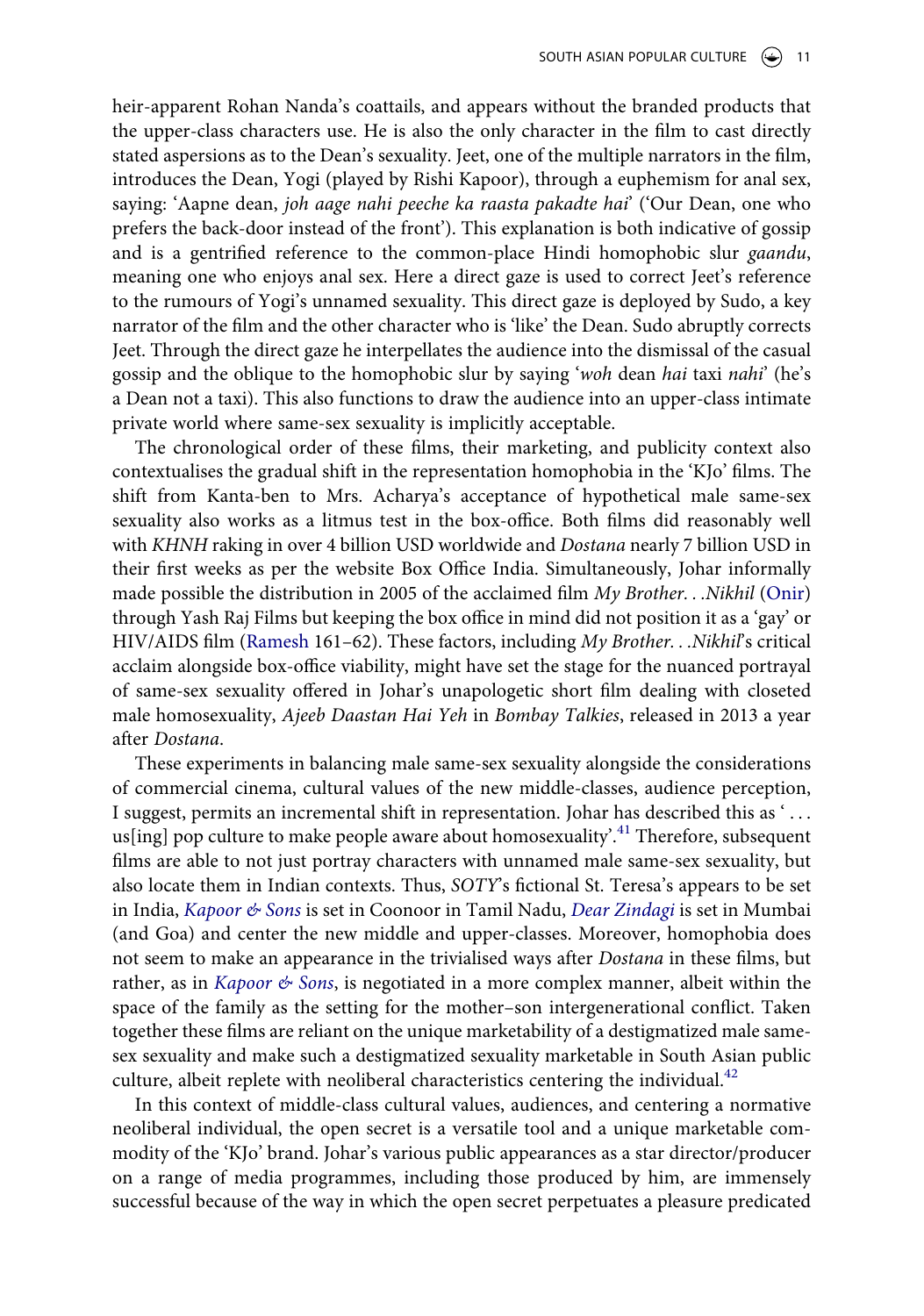on knowledge of the secret and permits the emergence of a depoliticized and destigmatized male same-sex sexuality. This deployment capitalizes on the neoliberal transformations within the socio-political climate of India and the Hindi film industry without crucially upsetting the framework of the family melodrama and the cultural nationalist formulation of tradition and culture. Rather, as I have argued with the chronology, it demonstrates a gentle nudging of south Asian public culture to make space for a neoliberal male same-sex sexuality (see also [2014](#page-19-10) 95).

<span id="page-12-0"></span>In the remainder of this article, I examine the representation of male same-sex sexuality in *SOTY* in conversation with Johar's biography, and statements by him and other stars in the media, to situate a critical shift in the representation of unnamed male same-sex sexuality in the 'KJo' films. I argue that Johar's politics of refusal offers an articulate director/producer not just as 'somebody who could make good copy' [\(Johar](#page-20-1) [and Saxena](#page-20-1) 70) but also as someone who is able to demonstrate both through the 'KJo' films and the 'KJo' brand that male same-sex sexuality is not threatening to the dominant order of tradition and culture. In close reading *SOTY* for the relevance of Yogi and the character of Sudo, I rely on Gopal's explication of the key tenants of the 'KJo' film and locate the film in the wider 'KJo' inflected marketability of same-sex sexuality.

#### *Student of the Year*

Set in a fictional boarding high school called St. Teresa's the film *SOTY* revolves around the students' lives as they compete for an annual competition called 'Student of the Year'. Narrated through a series of flashbacks and voice-overs, the present-time of the film gathers an old batch of St. Teresa's graduates at a hospital where the school's Dean, Yogi, played by the actor Rishi Kapoor, is critically hospitalized. They learn that his hospitalization is due, in part, to the events leading up to and the award ceremony of their batch's 'Student of the Year' competition. Yogi is portrayed as unmarried, campy, and described by Kapoor as 'soft on the [school's] coach' but not 'gay' [\(Kotwani](#page-20-12)). Moreover, Kapoor, in describing his acting process in this instance, says he was a 'copycat actor' in playing Yogi. He said '[w]hile working in the film, I'd tell Karan [Johar], "*tum karke dikhao* (you do it and show me) and I'll copy you"' ([Kotwani\)](#page-20-12). Implicating Johar's own contribution to the character of Yogi. Additionally, Yogi's sexuality functions as an open secret that the diegesis exploits for comic relief though his daydreams for the coach, the non-diegetic music introducing Yogi, and his melodramatic arch-rivalries.

<span id="page-12-1"></span>*SOTY* is a crucial film in the representation of same-sex sexuality as it is located at the juncture of several ambivalences. On the one hand are the quintessential features of the 'KJo' film [\(Gopal](#page-20-0)) that Johar summarizes as 'the big songs, the big sets, the largeness' (104) and those Gopal outlines—intergenerational conflict, weakened patriarchal authority, centrality of the family as a staging ground, and an absent wider society. On the other is balancing the questions of profitability, male same-sex sexuality, and coolness which Johar describes balancing 'creativity', 'commerce', and the 'audience' or the omnipresent consumer to whom he must always appear 'relevant' ([Johar and Saxena](#page-20-1) 122).

*SOTY* features an intergenerational conflict between Yogi and Sudo whose alternative sexuality is diegetically foregrounded. It dispenses with the absolutism of the patriarch (the character of Mr. Nanda) as the young heroes, Rohan Nanda and Abhimanyu, played by new 'talent' (124) Varun Dhawan and Sidharth Malhotra attempt to chart their careers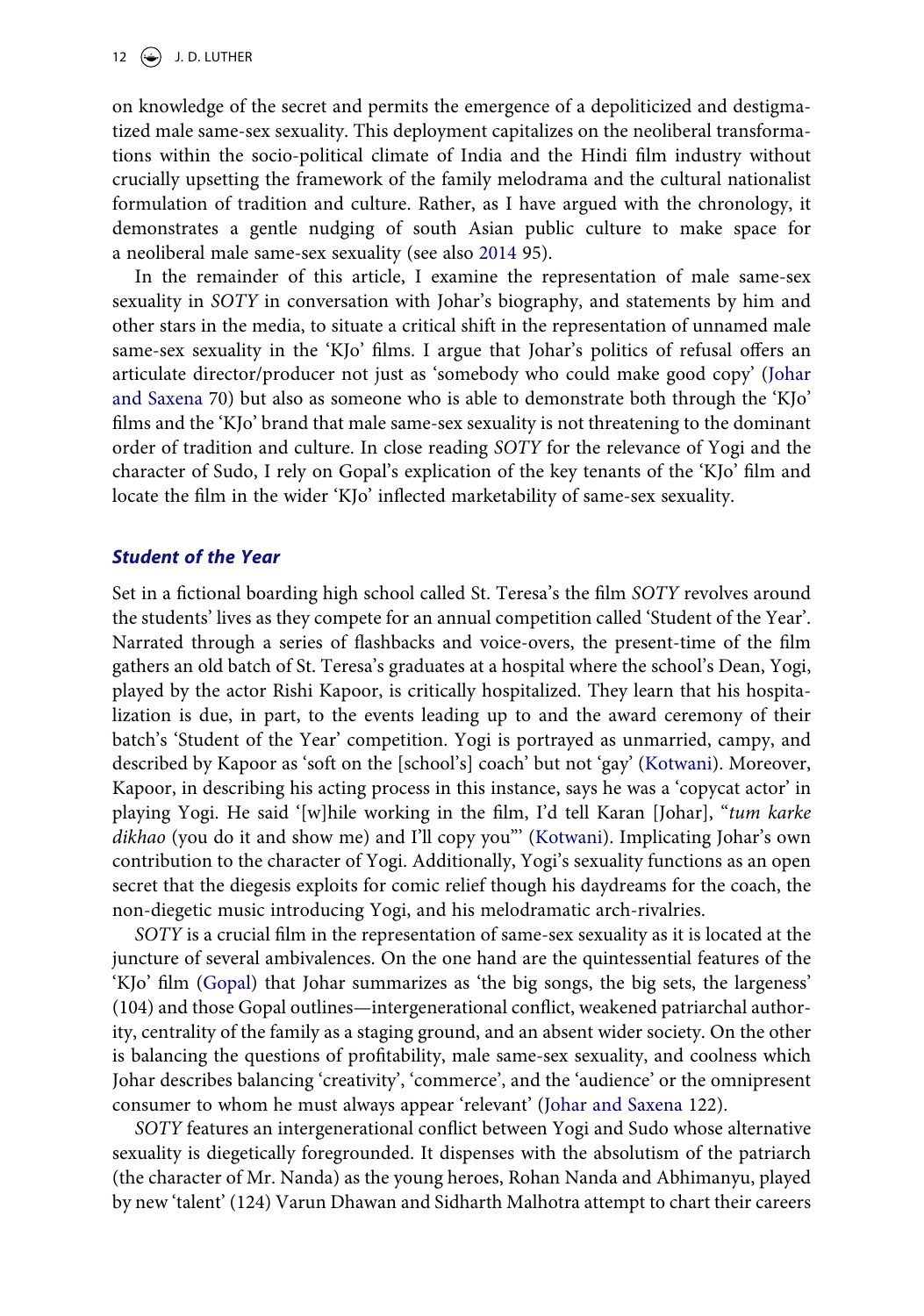as self-made men. It absents larger society through the setting within St. Teresa's, a fictional Riverdale High reboot of the summer-camp in *KKHH* with a reversal of the 'Archie and the two girls' (57) plot. The staging ground of the family is revamped to imply a network of ambivalent friendships emerging from that one Student of the Year competition which broke Yogi.

<span id="page-13-0"></span>The intergenerational conflict staged between Sudo and Yogi is important to the destigmatization of same-sex sexuality yet is peripheral to the plot. Unlike earlier iterations of 'hypothetical queerness' in *KHNH* and *Dostana* (see [Gehlawat](#page-20-13), [2014\)](#page-19-10), both Yogi and Sudo's sexualities can be mapped as unnamed upper-class male same-sex sexuality. Rishi Kapoor disavows the word 'gay' in discussing the character of Yogi saying 'I wouldn't say he's gay. . .not the correct gender orientation. He's not married, is soft on the PT coach. . .It is a very sensitive approach with Karan and my sensibilities and aesthetics' ([Kotwani\)](#page-20-12)(*sic*). The film also does not use the word gay, Sudo only uses the phrase—'*hum jaise logon*' (people like us) —by way of an identification.<sup>43</sup> However, this intergenerational conflict appears as a non-sequitur as the plot thus far is driven by another homosocial triangle, that between the characters of Varun Dhawan, Alia Bhatt, and Sidharth Malhotra. Yogi and Sudo's conflict is triggered by the introduction of Sudo's sudden choice of a male dance partner to compete in the dance challenge in the competition, rupturing normative assumptions. This moment is implied as the reason for his defeat in the competition but is not foregrounded or highlighted. Instead, it is after losing the dance challenge that a distraught and angry Sudo confronts Yogi at the Awards Ceremony. Here he alludes to his commonality with Yogi by referring to them both as 'people like us'. In his angry outburst Sudo says: '. . .and who cares *ki hum jaise logon ko*  partner *nahi milte hain*, Dean' (...and who cares that people like us can't find partners, Dean). However, this moment is anti-climactic because Yogi's overdetermined open secret leaves Sudo's breakdown and oblique coming-out underwhelming. Particularly as it is rooted in an individualized struggle, itself invisible and only implied, and isolated from any wider context. Sudo's character is not permitted a humanizing back story, which, while caricatured, is permitted to Yogi. Instead, the diegesis diverts attention away from Sudo and the present-time of the film leaves Yogi in stasis to resolve the love triangle.

Given the minimal diegetic space Sudo's breakdown is afforded in contrast to its centrality to the plot, the more important question is what is the purpose of the nonsequitur of Sudo's choice of a male dance partner? Together with the banal intergenerational conflict between Sudo and Yogi and the eschewing of 'gay' as an identity, the nonsequitur can be understood as part of the marketability of the film as indicated by Johar's discussion of its production context. As a 'launch pad for [the] three kids',—Alia Bhatt, Varun Dhavan, and Sidharth Malhotra—*SOTY* pulls out every gimmick in, what I'm calling, the Karan Johar playbook and his focus on 'commercial success' ([Johar and](#page-20-1) [Saxena](#page-20-1) 141).

That is, the rationale for the unremarkableness of Sudo's struggles can be understood in the context of catering to an implied liberal and elite audiences' sensibilities in a bid to both remain relevant to the youth but also to be seen as making films with a social message. He says: 'producers have to be creative to push a film. . .The audience is always smarter. Every consumer is born with an instinct. . .you can't take the consumer for granted anymore' (122). The insertion of a banal and un-remarkable character with an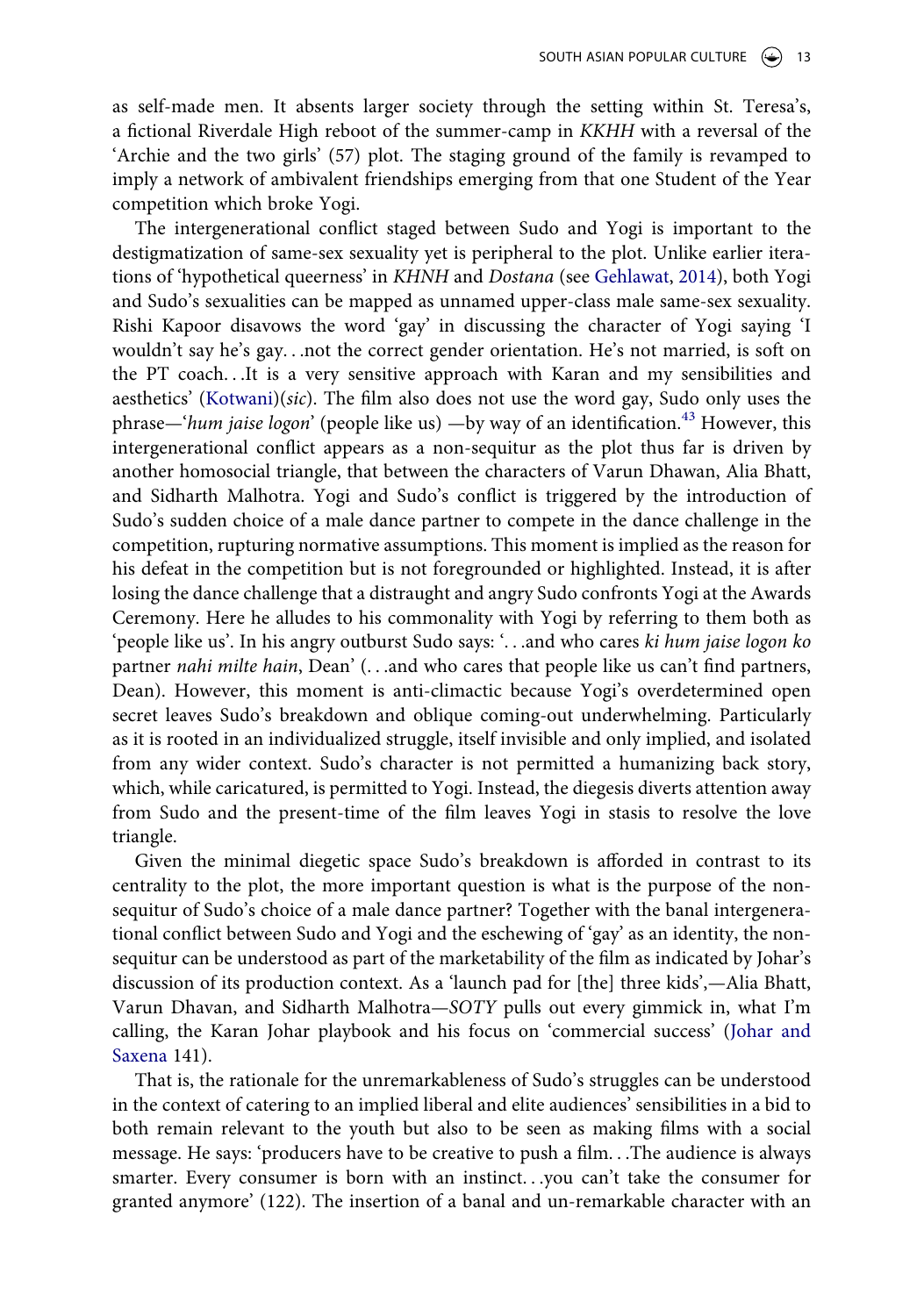imputed and unnamed same-sex sexuality as marginal to the plot is also seen in *Dear Zindagi* as well, it further establishes the use of the non-sequitur as part of the strategy of the Karan Johar playbook. The use of such characters without developing their struggles in nuanced and meaningful ways serves the purpose of diversifying the film as a tokenistic check-box exercise. It also saturates the public sphere with upper-class, English-speaking, non-threatening images of male same-sex sexuality.

Therefore, the introduction of male same-sex sexuality without attending to the issues faced by LGBTQ+ people works as a gimmick. It serves the purpose of diversifying the film as a product while at the same time capitalizing on the banalisation of male same-sex sexuality, the gentrification of homophobia, and the representation of acceptance of same-sex sexuality by upper-class characters.

This gimmick, and Johar's use of it, can be further understood through the production context of *KHNH* and in *Dostana*. While both films were not directed by Johar, they are both Dharma films and Johar affirms his key role therein. Not only did he 'write *KHNH*' but also '[directed it] from somebody else's shoulder' ([Johar and Saxena](#page-20-1) 82). With *KHNH*  he in fact expresses sincere regret at not directing the film saying, 'in spirit, in heart, perhaps in execution, it's completely my film' (84). This puts into relief his role in writing, directing, and conceptualizing the innumerable scenes of homoeroticism and homophobia in these films. *Dostana* on the other hand develops this perspective on same-sex sexuality, since he says 'Tarun made *Dostana* for [Dharma], an idea of mine that he developed' (115) but more importantly shows Johar's role in the marketing of same-sex sexuality as a 'gimmick' (116). As part of the learning process after inheriting Dharma Productions from his father in 2004, Johar says not only did he now have 'professional freedom' (103) but was also learning about 'the distribution and marketing of films' (116). He says:

*Dostana* was one of our highly marketed movies . . . I have a good mind about how to project a film, 'platform' it, and position it. It's not just about making a product, it's also about how you pitch it to the consumer, the cine-goer . . . We gave *Dostana* an interesting promo. We said, 'From the makers of *KKHH*, K3G. . .*KHNH*, here comes another kind of a love story. "Tum gay ho"' (You are gay). It was an interesting gimmick. . .we introduced the whole homosexual angle with a lot of fun. We positioned the film for the youth (116).

It is then significant that *KHNH* and *Dostana*, in chronological order, are both important precursors in the production/consumption dialectic affecting, in this case, the representation of male same-sex sexuality in *SOTY*. The new and young elite audiences serve as an indicator of the key target audience emerging out of the transformation and gentrification of Hindi cinema. It is this audience that Johar is catering to at the head of Dharma Productions and riding the waves of transformation afforded by the gentrification of homophobia, the successful deployment of his open secret, and the marketability of same-sex sexuality while balancing the profitability in making films.

# **Conclusion**

In this article, I have shown how the open secret is central to the 'KJo' brand. This involves negotiating the ambivalences of class, rationalisation of production, and capitalising on the space opened-up for alternative sexualities in public culture. I have argued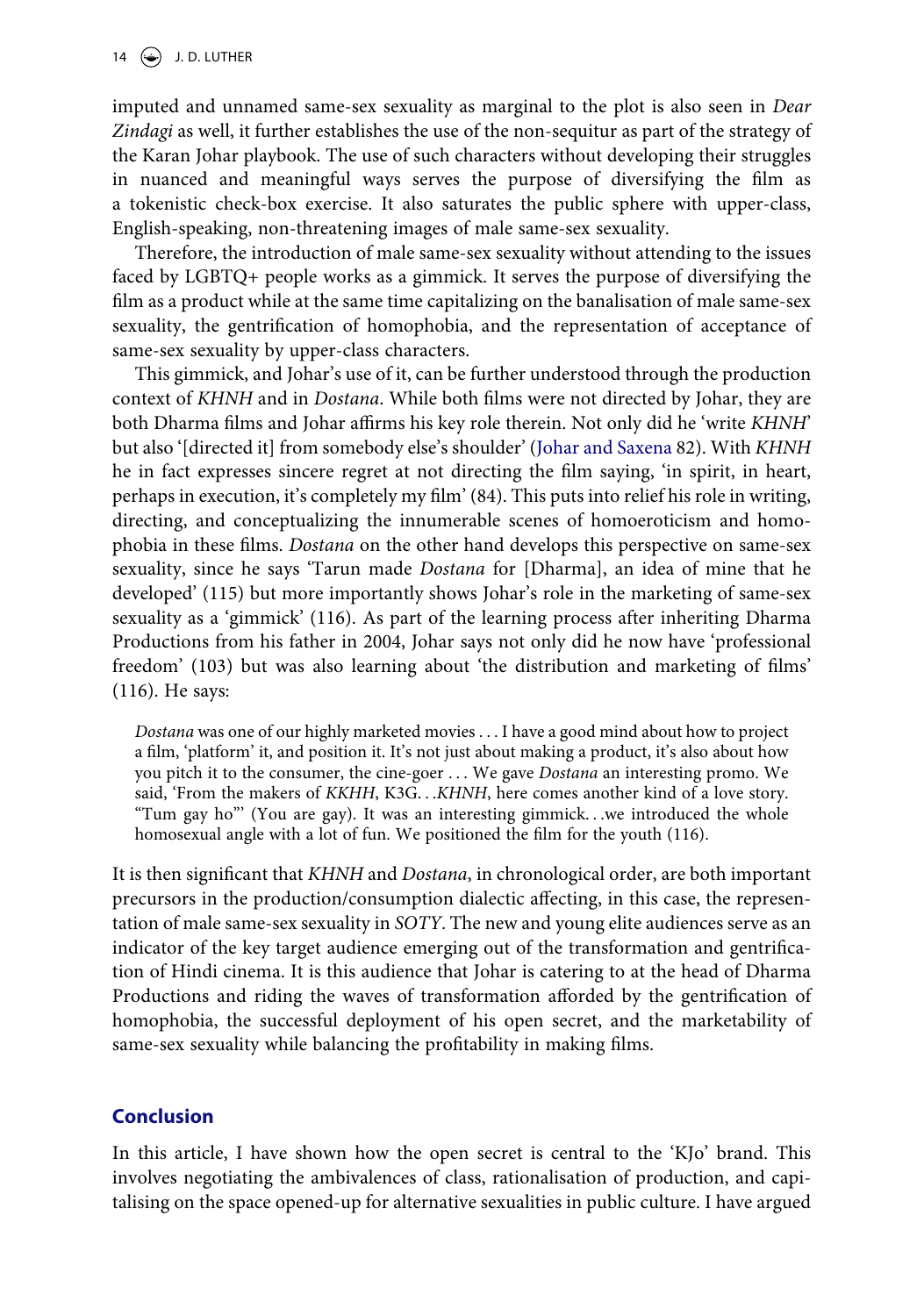that what the 'KJo' brand also achieves is the entrepreneurial and profitable navigation of Johar's own celebrity and unnamed sexuality in a conservative and risk-averse industry, while remaining rooted in the neoliberal dynamics of the new middle-classes. My reading draws on the absence of his clarification of his own sexuality, and argues that it allows for an ambiguity in taking a stand on LGBTQ+ issues while using the open secret for a profitable deployment of same-sex sexuality in shaping his celebrity and within the 'KJo' films. Furthermore, through his entrepreneurial spirit, I have shown that the Karan Johar playbook is an entertainment formula that is rapidly being replicated in advertisements, films, and videos in the wider cultural industry. His successful navigation of the ambivalences at the turn of the century alongside the continued consumption of the 'KJo' brand needs to be both recognised and held accountable in the marketization of male same-sex sexuality. Following Ashish Nandy who argues the 'popular film is low-brow, modernizing India in all its complexity, sophistry, naiveté and vulgarity' (7), it is also crucial to account for production and consumption as intricately tied when examining the representation of same-sex sexuality. It demonstrates both the centrality of the 'KJo' brand in enabling a destigmatized representation of a neoliberal and depoliticized male same-sex sexuality and its continual consumption and proliferation in South Asian public culture.

The success of the 'KJo' brand and film lies in its mobilization of a conditional normalization of male same-sex sexuality. It signals Johar's successful gamble with the deployment of the open secret of his own unnamed sexuality and emphasises a politics that is geared towards commercial success first and foremost, eschewing a political stance that might serve as a detriment to it. Within this context male same-sex sexuality is coopted as a gimmick and signals the coming of age of the neoliberal male same-sex desiring individual. It reinforces of the values of commercial success, eschews the struggles of the previous decades marking the emergence of a destigmatized unnamed upper-class male same-sex sexuality.

#### **Notes**

- <span id="page-15-0"></span>1. Gauri Shinde is also the director of Dharma film *Dear Zindagi* (Dear Life) (2016) which focuses on mental health but features one of the earliest male characters in Dharma films who proclaims he is gay, and is not pretending, only to then disappear entirely from the film. <https://www.youtube.com/watch?v=C20SmW662UQ>
- <span id="page-15-1"></span>2. More on this later.
- <span id="page-15-2"></span>3. These have included the Hindi film actor Kajol and reality TV stars such as season one *MasterChef* winner Pankaj Bhadouria (["MasterChef"](#page-22-8)).
- <span id="page-15-4"></span><span id="page-15-3"></span>4. While some scholars have used the term queer to describe mainstream cultural production, including the 'KJo' film, and while queer is used as a marker of identity in South Asia, I find it important to avoid this usage for two reasons. On one hand, the anglophone term queer is a unique marker of privileged identity in India and is predicated on access to discourses in the US and the UK. Instead, filmmakers and activists I have interviewed over my fieldwork have pointed out that queer signifies an upper-class elite positionality in India that does not carry the same valences of shame and reclamation as queer in the anglophone West ([Asrani](#page-19-2), 2017). Secondly, in cognisance of queer as a counter-hegemonic positionality and usage in queer theory (see Luther and Ung Loh, *['Queer' Asia: Decolonising and Reimagining Sexuality](#page-20-14) [and Gender](#page-20-14)*) it is important to also differentiate it from the deployment of same-sex representation for profitability. This avoids the reduction of complexities in questions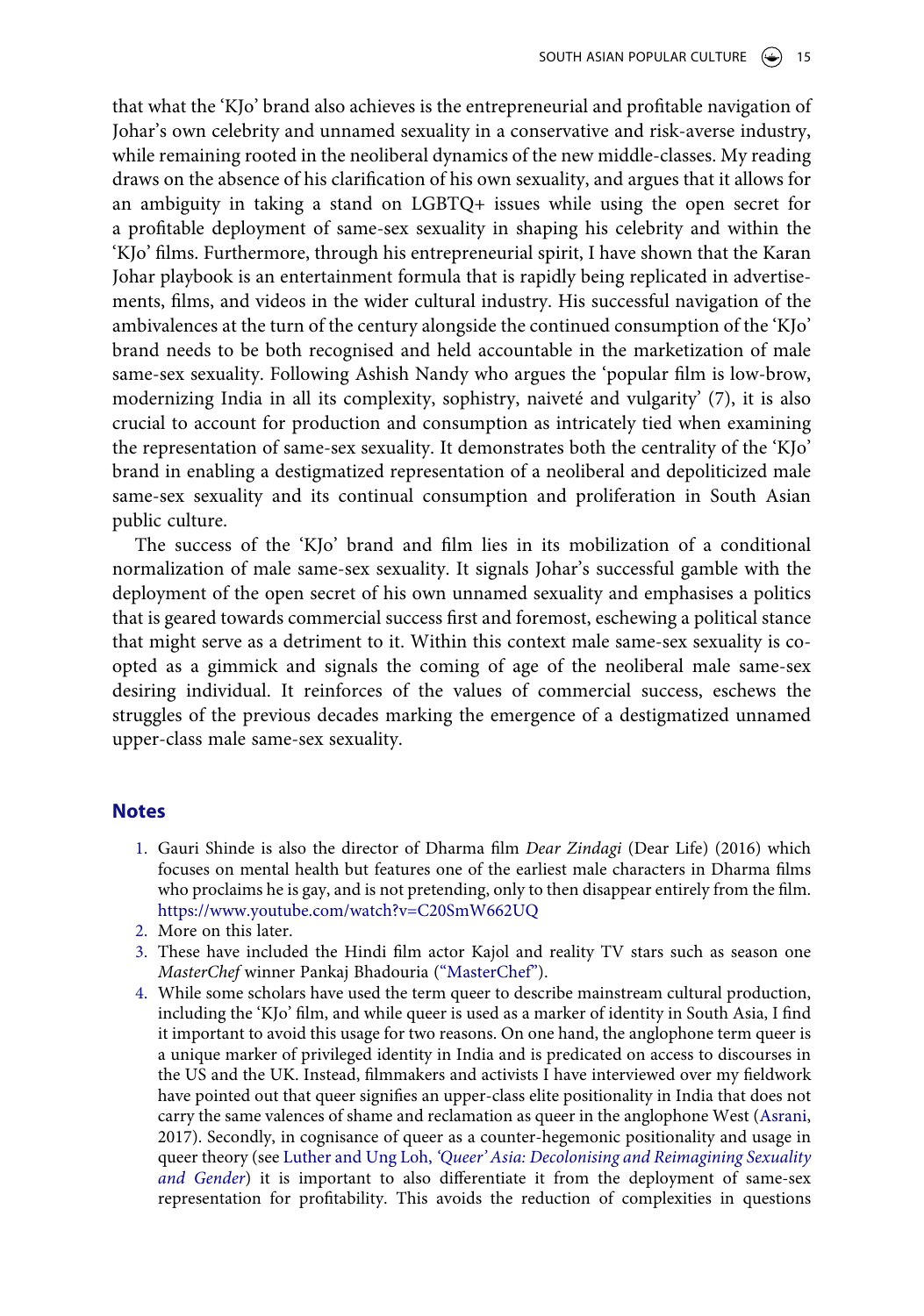<span id="page-16-11"></span>16  $\bigodot$  J.D. LUTHER

<span id="page-16-10"></span><span id="page-16-9"></span>around queer as a positionality and as a traveling theoretical framework [\(Tellis and Bala\)](#page-21-11), as well as contrary reading practices (Schoonover and Galt, [2016](#page-21-12)). As this chapter is not focused on the trajectories of queerness I avoid the use of the term, which merits a longer discussion (but see [Luther and Ung Loh,](#page-20-14) 2019). Furthermore, as Ruby [Rich](#page-21-13) notes on new queer cinema as a 'moment' (16) I find that the use of the term queer in relation to Johar who has maintained a refusal to name his sexual identity— requires negotiating multiple complexities outside of the scope of this article. Jabir Puar's articulation on the epistemic violence that accompanies traveling theories in '"I would rather be a cyborg than a goddess": Intersectionality, Assemblage, and Affect Politics' (2012) I find also applicable to an unnuanced use of use of queer as an identity in the context of Johar given his studied distance from the term.

- <span id="page-16-0"></span>5. My use of South Asian public culture here differs from Gayatri Gopinath's formulation of South Asian public culture. Gopinath deploys it to theorize a subjectivity under erasure and counter-hegemonic cultural practice located at the intersection of queer and the South Asian diaspora. However, my engagement is with the production and distribution of cultural texts emerging from a majoritarian cultural nationalist and neoliberal context within which male same-sex sexuality is being co-opted, marketized, and rearticulated through a hegemonic caste and class nexus. Moreover, my engagement emerges from my queer positionality (an oppositional resistant positionality) cognisant of the consumption of cultural production in South Asia itself rather than in mediation through the diaspora. Gargi Bhattacharyya's formulation of public culture as an '[exploration of] political formations through an understanding of everyday cultures' (6) is more expedient to my analysis and critique (even though this latter too is oriented towards the diaspora in the UK).
- <span id="page-16-12"></span><span id="page-16-1"></span>6. The latter include his appearances as a judge on reality TV shows, including dance competitions such as in *[Jhalak Dikhhla Jaa](#page-22-9)*, in his new Netflix reality dating show *[What](#page-22-10) [the Love! With Karan Johar](#page-22-10)*, and on the radio talk show *[Calling Karan](#page-21-14)* (ISHQ), his wellknown TV talk show *[Koffee with Karan](#page-22-11)*, and his social media accounts, particularly Instagram stories.
- <span id="page-16-2"></span>7. I follow David Harvey in understanding neoliberalism as 'a theory of political economic practices that [ties] human well-being [to] liberating individual entrepreneurial freedoms and skills within an institutional framework characterized by strong private property rights, free markets [and] trade' (2).
- <span id="page-16-3"></span>8. I discuss the 'KJo' film in more detail later.
- <span id="page-16-4"></span>9. It is also useful to place Dyer's articulation of the production/consumption dialectic in the context of Horkheimer and Adorno's (1996) understanding of marketing within the cultural industries.
- <span id="page-16-8"></span><span id="page-16-5"></span>10. On the question of Hindi cinema and middle-class ideology and neoliberalism also see [Vasudevan, "Shifting Codes, Dissolving Identities"](#page-21-15); [Nandy;](#page-20-15) Dwyer, *[All You Want Is Money,](#page-19-4) [All You Need Is Love](#page-19-4)*; [Ganti.](#page-20-5)
- <span id="page-16-6"></span>11. See also Rohit Dasgupta who argues for the situatedness and recognition of new media and social networking sites in relation to queer culture (2017).
- <span id="page-16-7"></span>12. During my Ph.D. fieldwork in Mumbai and Pune in December 2016 and January 2017, I tried many ways to gain an interview and access to Karan Johar himself. This included access through my supervisor Rachel Dwyer, through friends working in Dharma, through friends who were RJs in Ishq.FM with whom Karan Johar, at the time, was producing and featuring in his Radio talk show called 'Calling Karan' (ISHQ.FM). All of these were met with a gate-keeper in the form of Johar's personal secretary and attests to the role of classbased elite networks and closed circles in controlling access to Bollywood celebrities [\(Ganti\)](#page-20-5). I finally did manage to pose a specific question in regard to Karan Johar's role in shaping male same-sex representation to him in person at the JLF Lit Fest at the British Library later in 2017 where Prof. Dwyer was in conversation with him. The answer was not unexpectedly evasive but is in some ways responded to in his biography. His personal secretary referred me to his forthcoming biography on the phone in Jan 2017 when refusing my many requests and approaches to interview him.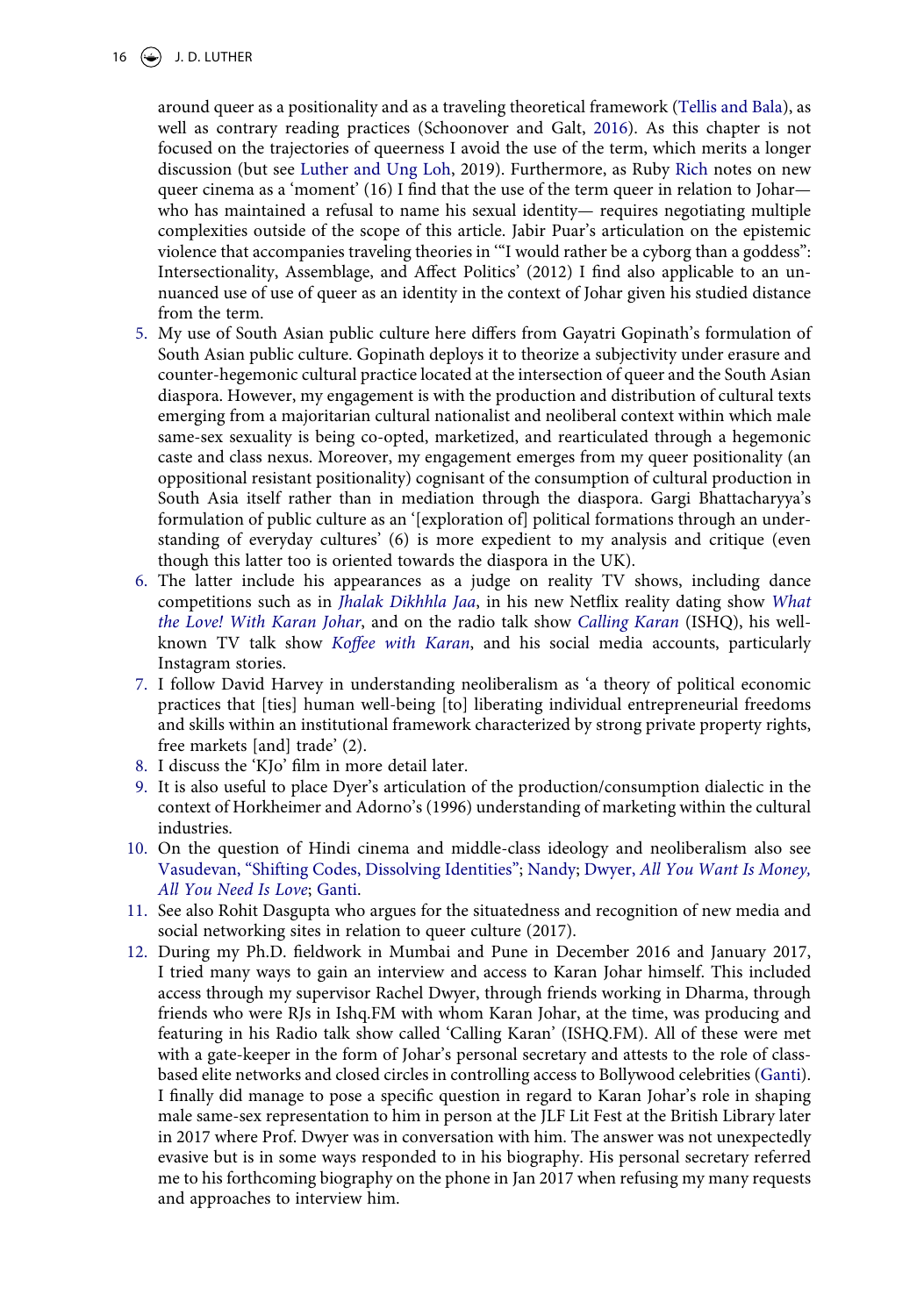- <span id="page-17-0"></span>13. My enquiry into Johar's refusal to name his sexuality while continuing to deploy the open secret as an enticement is not driven by any intention to out him, but rather, it serves to recognise and situate the particularity of his politics of refusal through which same-sex sexuality is depoliticized, made marketable, and deployed in the service of film production and branding. Furthermore, while this process is mappable to homocapitalism and homonationalism as outlined by several US-based queer theorists ([Puar,](#page-20-3) [Duggan,](#page-19-1) [Berlant and Warner](#page-19-8)), I think there is also a need for contextual specificity in the use of these terms. The US homocapitalist discourse emerges from the granting of rights to LGBTQ+ people, particularly to serve in the military, this is not the case in India. Therefore, Karan Johar's negotiation of the representation of same-sex sexuality is not based on state sanction or legality but rather trades on the social capital he has already built for himself, and that of his father and Dharma's, his approach is therefore tentative, ambivalent, and in measured navigating societal opprobrium, risk in film production as business, and his own political beliefs.
- <span id="page-17-1"></span>14. I draw on [Rajadhyaksha](#page-21-3), [Ganti,](#page-20-5) [Dwyer and Pinney](#page-19-11), and [Vasudevan, "The Meanings of](#page-21-4) ['Bollywood'"](#page-21-4) to understand Bollywood to mean both the larger cultural conglomeration surrounding the Hindi film industry – this includes not just the films themselves, but their promotion through stand-alone music videos, spoofs and comedy shows on YouTube, film magazines and news coverage, as well as content produced on radio and television, the presence of stars and celebrities on various shows including popular talk show—and the name for a particular brand of filmmaking post-liberalization inflected by new production, distribution, and consumption opportunities catering to elite national and new diasporic markets, indicative of specific distribution circuits in multiplex theatres with higher price tags— and increasingly on Video on Demand platforms (VOD) such as Netflix, Amazon Prime, etc. – produced by professional production companies.
- <span id="page-17-2"></span>15. I avoid the term homonationalism as an assessment of its origins, trajectory, and take up in other contexts lies outside the scope of this essay. Furthermore, such an assessment needs more context including a wider discussion with filmmakers themselves.
- <span id="page-17-3"></span>16. This is not to suggest that images are not re-purposed and subverted by consumers, rather the focus of this article is to examine the role of the producer, in this case Karan Johar, and how it informs the cultural codes and representation of male same-sex sexuality.
- <span id="page-17-4"></span>17. However, I also remain mindful of the fact that Bollywood films attend to profitmaximization because of Hindi cinema's long and tenuous relationship with the state through heavy taxation and censorship.
- <span id="page-17-15"></span><span id="page-17-5"></span>18. For instance, he mentions his text messages and discussions with the director Nikhil Advani on the 'representation of homosexuality in [the 2003] film *[Kal Ho Naa Ho](#page-22-12)*' (114). Similarly, he mentions that director Tarun Mansukhani developed further his idea in making *Dostana*  (115). Irrefutably the absence of the documentation of this influence is an important lost archive informing the question of representation of same-sex sexuality in South Asian public culture. See *Unsuitable* on Johar's conversations with Shabana Azmi, Farah Khan, and others on the politics of representation.
- <span id="page-17-6"></span>19. See [Berlant and Warner,](#page-19-8) [Duggan,](#page-19-1) and [Puar](#page-20-16) on this.
- <span id="page-17-7"></span>20. Simi Garewal is a former Hindi film actress turned TV talk show host. All the episodes here – [www.simigarewal.com](http://www.simigarewal.com).
- <span id="page-17-8"></span>21. These include rumours about being paired with the star Shah Rukh Khan, his overseas trips, and lovers in other countries.
- <span id="page-17-9"></span>22. Although this is different from Onir, Sridhar Rangayan, more recently Apurva Asrani and Faraz Ansari who are now well-known for making LGBTQ+ films.
- <span id="page-17-14"></span><span id="page-17-10"></span>23. On the popularity of Hindi cinema divas, especially in gay clubs and nightlife see [Khubchandani, "Dance Floor Divas"](#page-20-17); [Dudrah, "The Secret Politics Are Out?"](#page-19-12) 53.
- <span id="page-17-11"></span>24. In fact, Karan Johar audibly says, indicating his father, 'poor fellow doesn't know I have no interest . . . [in a wife]' ('*Rendezvous*-KK').
- <span id="page-17-13"></span><span id="page-17-12"></span>25. On the early beginnings of the struggle towards decriminalization in India see Sukthankar, 'For People Like Us'; also see [Dave.](#page-19-13)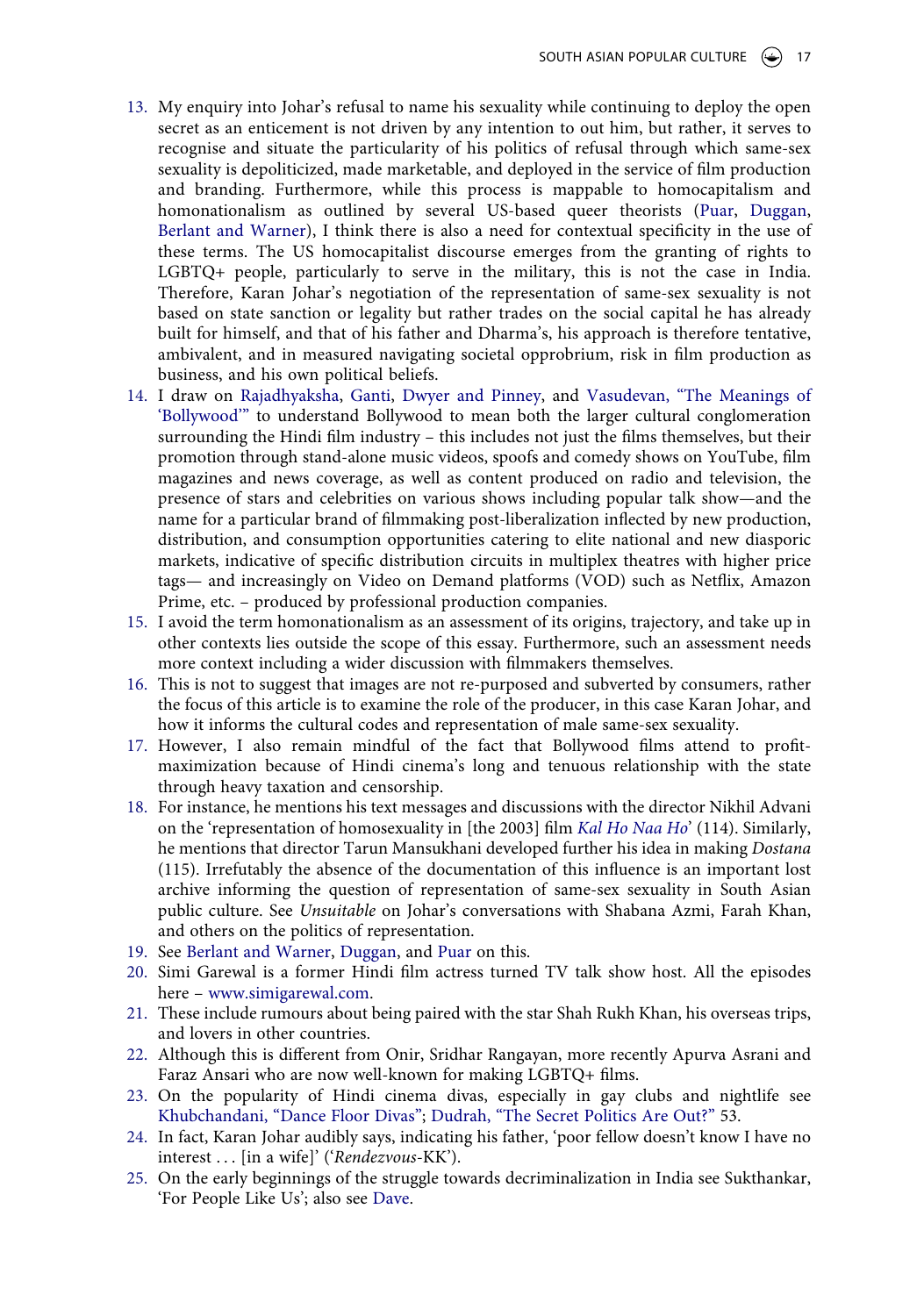#### 18  $\left(\frac{\mathbb{C}}{2}\right)$  J.D. LUTHER

- <span id="page-18-0"></span>26. While there is relatively little systematic research on the TV talk show in India (although see Singh), the questions of the production of talk shows in the US have been fairly well discussed (see [Timberg and Erler](#page-21-2); [Gamson](#page-20-18)).
- <span id="page-18-19"></span><span id="page-18-1"></span>27. see [Singh, "Queer Bollywood: The Homo-Textuality of Celebrity Talk Show Gossip"](#page-21-16)
- <span id="page-18-2"></span>28. See [Dwyer, "Bollywood's India";](#page-19-14) Ganti, *[Producing Bollywood](#page-20-5)*; [Vasudevan](#page-21-17); [Rajadhyaksha,](#page-21-3) ["The 'bollywoodization' of the Indian Cinema".](#page-21-3)
- <span id="page-18-3"></span>29. The scope of this essay prevents delving into the extensive literature on Hindutva.
- <span id="page-18-18"></span><span id="page-18-4"></span>30. Here the literature on neoliberal feminism and femvertising offers a relevant means to further examine the depoliticization of male same-sex sexuality (see [Banet-Weiser](#page-19-15)).
- <span id="page-18-5"></span>31. Other brands with advertisements featuring LGB and particularly trans\* identities include Anouk by Myntra, Red Lotus, UrbanClap, Times of India classified section, Vicks, Mid-Day newspaper, also see [Vanita](#page-21-6).
- <span id="page-18-6"></span>32. See the Myntra advertisement here [https://www.youtube.com/watch?v=Ef27m5ocK6Q&list=](https://www.youtube.com/watch?v=Ef27m5ocK6Q%26list=LLib6VwRvKWL2EAdpH6TQ0Wg%26index=863) [LLib6VwRvKWL2EAdpH6TQ0Wg&index=863](https://www.youtube.com/watch?v=Ef27m5ocK6Q%26list=LLib6VwRvKWL2EAdpH6TQ0Wg%26index=863).
- <span id="page-18-7"></span>33. See the AIB Roast here <https://www.youtube.com/watch?v=SvyAEqQtC7Q>.
- <span id="page-18-8"></span>34. See *Sasuraal Gaynda Fool* here [https://www.youtube.com/watch?v=zDXPtePlj-U&t=1s](https://www.youtube.com/watch?v=zDXPtePlj-U7%26t=1s).
- <span id="page-18-9"></span>35. See also [Vasudevan, "Shifting Codes, Dissolving Identities";](#page-21-15) [Vasudevan, "Sexuality and the](#page-21-17) [Film Apparatus"](#page-21-17).
- <span id="page-18-10"></span>36. Such as is staple in roles played by actor Johnny Lever (see [Luther and Ung Loh,](#page-20-14) 2017).
- <span id="page-18-11"></span>37. Here I draw on Sedgwick's, [1985](#page-21-18)'s notion of the homosocial triangle.
- <span id="page-18-12"></span>38. On this erotic play acting see Waugh[,2002;](#page-21-19) [Dudrah, "The Secret Politics Are Out?"](#page-19-12)
- <span id="page-18-13"></span>39. Although contrary and resistant reading practices have rightly argued that queer audiences overwrite and circumvent this intentionality.
- <span id="page-18-14"></span>40. See Schoonover and Galt's, [2016](#page-21-12)'s reading of *Dostana* that offers a compelling examination of the role of the popular in navigating questions of the homonational, homophobic, and tolerant. They argue that 'queer representation in popular genres [to] signal acute moments of historical tension that cannot be reduced to a single frame of reference' (187). See also Rohit [2014](#page-19-10) Dasgupta (2014) on the queer possibilities and pleasures through the slippage between the homosocial and the homosexual, in a Sedgwickian formulation through *Dostana*. My focus here on *Dostana* as a well discussed film is only the gentrification of homophobia demonstrated through the parallel between classes to compare Kanta-ben in *KHNH*, Mrs. Acharya in *Dostana*, and Jeet Khurana in *SOTY*.
- <span id="page-18-15"></span>41. (["Dostana brought conversation of homosexuality into people's drawing room: Karan](#page-19-16) [Johar"\)](#page-19-16)
- <span id="page-18-16"></span>42. This depoliticized same-sex and trans\* sexuality increasingly appears in other Bollywood films after *Dostana* such as in *Dishoom* (Dhawan), *Padmaavat* (Bhansali). Increasingly, however, some questions of larger struggles have also begun inform Bollywood films with *Ek Ladki Ko Dekha Toh Aisa Laga* (Dhar), *Shubh Mangal Zyada Saavdhan* (Kewalya), and on webseries such as *Made in Heaven, Four More Shots Please*, and in the Indian diaspora in the US with *Never Have I Ever*.
- <span id="page-18-20"></span><span id="page-18-17"></span>43. This is an important point in the marketing of films with same-sex representation. Several filmmakers in non-Western context—with whom I have interacted with as the festival director of the 'Queer' Asia film festivals (in 2017. 2018, 2019, and online in 2020)—suggest that queer is both a term that needs translation (or atleast transliteration) in non-Western contexts (see [Luther and Ung Loh](#page-20-14), 2019), and it is also a term that is used to position a film in the contemporary international film-festival circuit [\(Loist](#page-20-19), 2012). This is another reason to be far more cautious with the academic use of the word queer, lest its cavalier usage replicate new imperial formulations (see [Tellis and Bala](#page-21-11)).

# **Disclosure statement**

No potential conflict of interest was reported by the author(s).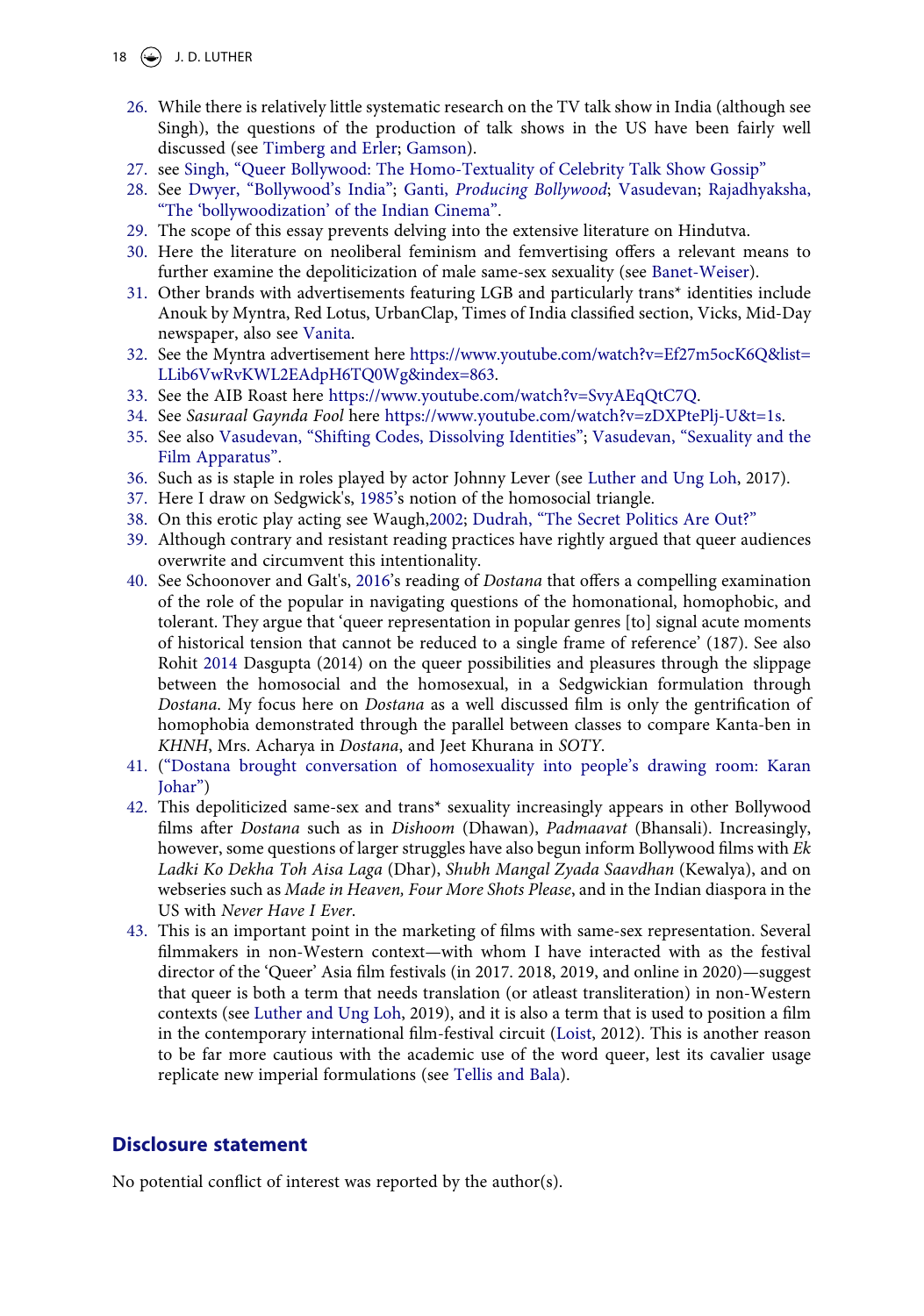#### **Notes on contributor**

*J. Daniel Luther* received their PhD from SOAS, University of London. Currently, they are the LSE Fellow in Gender, Film and Media at the Department of Gender Studies at LSE. They are a Visiting Research Associate at Queer@King's in King's College London. They have been running an inter-Asia research platform and network called 'Queer' Asia (www.queerasia.com) since 2015.

#### **ORCID**

J. Daniel Luther **b** http://orcid.org/0000-0002-8923-4940

# **Works cited**

- Asrani, Apurva. "Dear Karan Johar, You are Sending the Wrong Message to the Gay Community." *The Wire* 10 Jan. 2017. Web. 17 Mar. 2018.
- <span id="page-19-2"></span>Asrani, Apurva. Fieldwork Interview with Apurva Asrani. Mumbai. Jan. [2017.](#page-6-0)
- <span id="page-19-15"></span>Banet-Weiser, Sarah. "Postfeminism and Popular Feminism." *Feminist Media Histories* 4.2 (Apr. [2018](#page-18-18)): 152–56. Web. 2 Jan. 2020.
- <span id="page-19-3"></span>Barthes, Roland, and Annette Lavers. *Mythologies*. London: Cape, [1972.](#page-6-1) Print.
- <span id="page-19-8"></span>Berlant, Lauren, and Michael Warner. "Sex in Public." *Critical Inquiry* 24.2 (Jan [1998\)](#page-8-0): 547–66. Web. 18 Feb. 2015.
- Bhattacharyya, Gargi. "South Asian Cultural Studies–Lessons from Back Home?" *South Asian Popular Culture* 1.1 (Jan 2003): 3–11. Web. 4 Jul. 2020.
- Cho, Alexander. "Queer Reverb: Tumblr, Affect, Time." *Networked affect* 2015: 43–58. Web. 14 Jun. 2021.
- <span id="page-19-10"></span>Dasgupta, R. K. "The Visual Representation of Queer Bollywood: Mistaken Identities and Misreadings in Dostana." *Journal of Arts Writing by Students* 1.1 [\(2014\)](#page-12-0): 91–101. Web. 14 Jan. 2020.
- <span id="page-19-9"></span>Dasgupta, R. K. *Digital Queer Cultures in India: Politics, Intimacies and Belonging*. New York and Abington: Taylor & Francis, [2017.](#page-8-1)
- <span id="page-19-13"></span>Dave, Naisargi N. *Queer Activism in India: A Story in the Anthropology of Ethics*. Durham: Duke University Press, [2012.](#page-17-13)
- <span id="page-19-16"></span>"Dostana Brought Conversation of Homosexuality into People's Drawing Room: Karan Johar". *Dawn News* 17 Aug. [2016](#page-18-15). Web. 19 Aug. 2016.
- Dudrah, Rajinder Kumar. *Bollywood: Sociology Goes to the Movies*. New Delhi and Thousand Oaks: Sage, 2006.
- <span id="page-19-12"></span>Dudrah, Rajinder Kumar. "The Secret Politics are Out?: The Pleasures of Gender and Sexuality in Dostana." *Bollywood Travels: Culture, Diaspora and Border Crossings in Popular Hindi Cinema*. Taylor & Francis Group, [2012](#page-17-14). 43–61.
- <span id="page-19-6"></span>Dudrah, Rajinder Kumar, Elke Mader, and Bernard Fuchs, eds. *SRK and Global Bollywood*. New Delhi: Oxford UP, [2015.](#page-7-0) Print.
- <span id="page-19-1"></span>Duggan, Lisa. *The Twilight of Equality: Neoliberalism, Cultural Politics, and the Attack on Democracy*. Boston: Beacon Press, [2004](#page-3-0). Print.

<span id="page-19-4"></span>Dwyer, Rachel. *All You Want Is Money, All You Need Is Love*. London: Cassell, [2000.](#page-6-2) Print.

<span id="page-19-7"></span>Dwyer, Rachel. *Yash Chopra*. London: BFI, [2002.](#page-7-1) Print.

- <span id="page-19-14"></span>Dwyer, Rachel. "Bollywood's India: Hindi Cinema as a Guide to Modern India." *Asian Affairs* 41.3 (Nov [2010](#page-18-2)): 381–98.
- <span id="page-19-5"></span>Dwyer, Rachel. "A Star Is Born?: Rishi Kapoor and Dynastic Charisma in Hindi Cinema." *First Comes Love: Power Couples, Celebrity Kinship, and Cultural Politics*. Eds. Shelley Cobb, Neil Ewen, and Bloomsbury Academic, [2015](#page-6-3). 96–114.
- <span id="page-19-11"></span>Dwyer, Rachel, and Christopher Pinney. *Pleasure and the Nation: The History, Politics and Consumption of Popular Culture in India*. New Delhi: OUP India, [2003](#page-17-1). Print.
- <span id="page-19-0"></span>Dyer, Richard. *Stars*. New ed. London: BFI, [1998](#page-2-0). Print.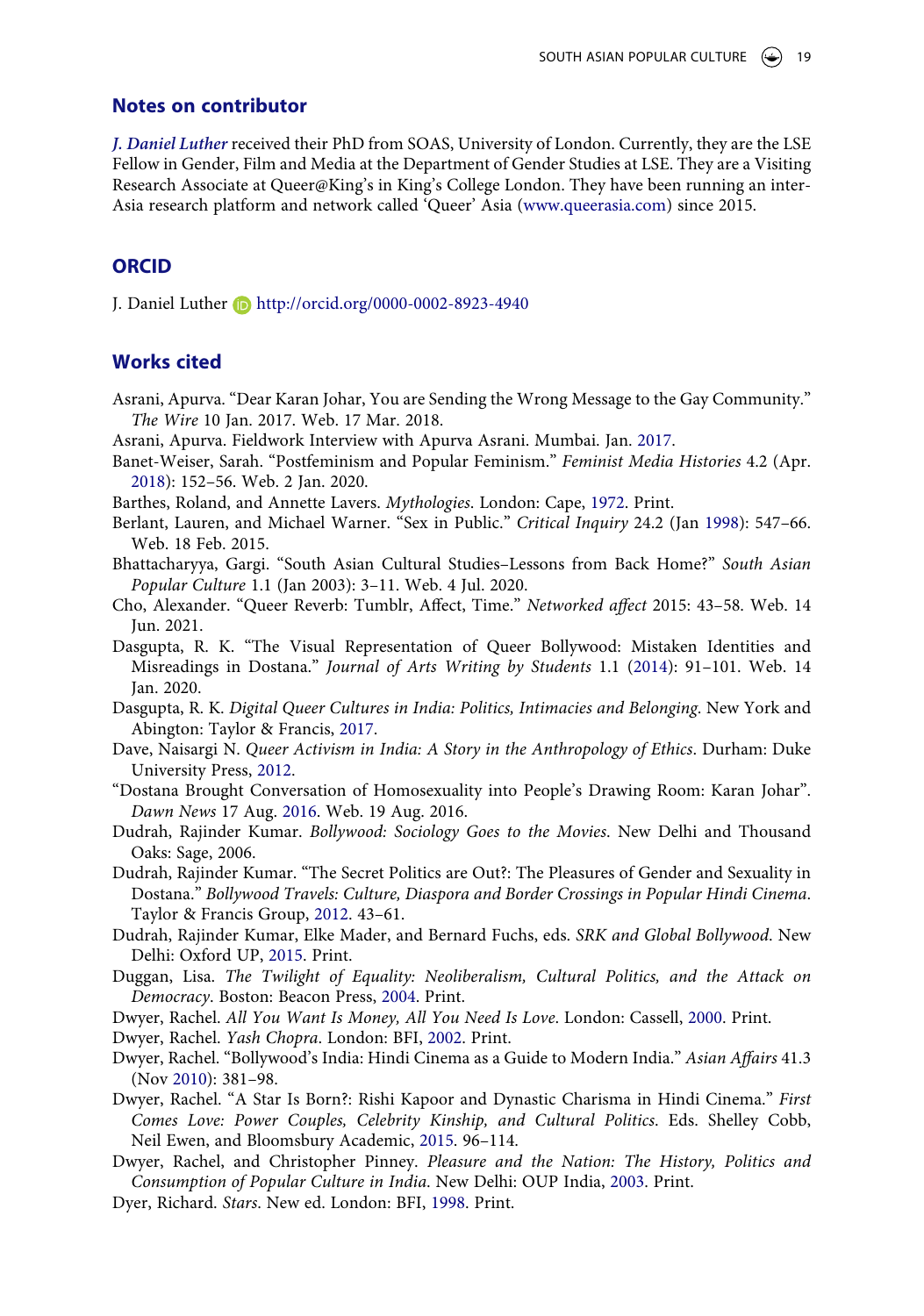- <span id="page-20-18"></span>Gamson, Joshua. *Freaks Talk Back: Tabloid Talk Shows and Sexual Nonconformity*. Chicago: U of Chicago P, [1998](#page-18-19). Print.
- <span id="page-20-8"></span>Gandhi, Forum. "Karan Johar Should Stop Spreading Misinformation." *DNA India* 10 Jan. [2017](#page-6-0). Web. 21 May 2020.
- <span id="page-20-2"></span>Gandhi, Shweta. "From 2011 to Now: Karan Johar's Complete Style Evolution." *Vogue India* 10 Jun. [2019](#page-2-1). Web. 20 Aug. 2020.
- <span id="page-20-5"></span>Ganti, Tejaswini. *Producing Bollywood: Inside the Contemporary Hindi Film Industry*. Durham: Duke University Press, [2012](#page-3-1). Print.
- <span id="page-20-13"></span>Gehlawat, Ajay. "Ho Naa Ho: The Emergence of a Homosexual Subtext in Bollywood." *Reframing Bollywood: Theories of Popular Hindi Cinema*. New Delhi and Thousand Oaks: SAGE Publications, [2010](#page-13-0). Print.
- <span id="page-20-0"></span>Gopal, Sangita. "Sentimental Symptoms: The Films of Karan Johar and Bombay Cinema." *Bollywood and Globalization: Indian Popular Cinema, Nation, and Diaspora*. Eds. Rini Bhattacharya Mehta, Rajeshwari Pandharipande. London and New York: Anthem Press, [2011](#page-1-0). 15–34. Print.
- Gopinath, Gayatri. *Impossible Desires: Queer Diasporas and South Asian Public Cultures*. Durham: Duke UP, 2005. Print.
- Gupta, Alok. "Section 377 and the Dignity of Indian Homosexuals." *Economic and Political Weekly*  41.46 (Nov 2006): 4815–23. Web. 19 Nov. 2014.
- Harvey, David. *A Brief History of Neoliberalism*. Oxford and New York: Oxford UP, 2007. Print.
- <span id="page-20-1"></span>Johar, Karan, and Poonam Saxena. *An Unsuitable Boy*. India: Penguin Random House India, [2017](#page-2-2). Print.
- <span id="page-20-10"></span>Kapur, Jyotsna. *The Politics of Time and Youth in Brand India: Bargaining with Capital*. United Kingdom: Anthem Press, [2014](#page-8-2). Print.
- <span id="page-20-7"></span>Kavi, Ashok Row. "Where Were You, Karan Johar, When the Entire LGBT Community Was Battling Section 377?" *Firstpost* 23 Jan. [2016.](#page-6-0) Web. 21 May 2020.
- <span id="page-20-17"></span>Khubchandani, Kareem. "Dance Floor Divas: Fieldwork, Fabulating and Fathoming in Queer Bangalore." *South Asia: Journal of South Asian Studies* 43.2 [\(2020](#page-17-10)): 255–66. Web. 17 Mar. 2020.
- <span id="page-20-12"></span>Kotwani, Hiren. "I Told Karan He Cannot Call Me Chintu Uncle: Rishi Kapoor." *E Times: The Times of India* 16 Oct. [2012.](#page-12-1) Web. 26 Mar. 2015.
- <span id="page-20-19"></span>Loist, Skadi. "A Complicated Queerness: LGBT Film Festivals and Queer Programming Strategies." *Coming Soon to a Festival near You: Programming Film Festivals. St Andrews Film Studies*. Scotland: St. Andrews, [2012](#page-18-20). 157–72.
- <span id="page-20-11"></span>Luther, J. Daniel. "An Unseemly Truth?" *Helter Skelter Magazine* 29 Jun. [2015](#page-9-0). Web. 3 Apr. 2018.
- Luther, J. Daniel, and Jennifer Ung Loh. "homosexuality and Criminalisation in India: The Arts Fight Back | Love Camden." *Love Camden* 18 Sep. 2017. Web. 27 Nov. 2017.
- <span id="page-20-14"></span>Luther, J. Daniel, and Jennifer Ung Loh, editors. *"Queer" Asia: Decolonising and Reimagining Sexuality and Gender*. London: Zed Books, [2019.](#page-15-4) Print.
- <span id="page-20-15"></span>Nandy, Ashis. *The Secret Politics of Our Desires: Innocence, Culpability and Indian Popular Cinema*. India: Palgrave Macmillan, [1998.](#page-16-8) Print.
- Narrain, Arvind, and Gautam Bhan, editors. *Because I Have a Voice: Queer Politics in India*. New Delhi: Yoda Press, 2005. Print.
- <span id="page-20-4"></span>Prasad, M. Madhava. *Ideology of the Hindi Film: A Historical Construction*. Delhi: Oxford UP, [2000](#page-3-2). Print.
- <span id="page-20-9"></span>Prasad, M. Madhava. "Surviving Bollywood." *Global Bollywood*. Eds. Anandam P. Kavoori and Aswin Punathambekar, New York University Press, [2008](#page-6-4).
- <span id="page-20-3"></span>Puar, J K. "Mapping US Homonormativities." *Gender, Place & Culture* 13.1 ([2006\)](#page-3-3): 67–88. Web. 3 Dec. 2014.
- <span id="page-20-16"></span>Puar, J K. "I'd Rather Be a Cyborg than a Goddess: Becoming-Intersectional in Assemblage Theory." *philoSOPHIA* 2.1 [\(2012](#page-17-6)): 49–66. Web. 4 Feb. 2020.
- Puar, J. K. *The Right to Maim: Debility, Capacity, Disability*. Durham: Duke UP, 2017. Print.
- <span id="page-20-6"></span>Puranik, Apoorva. "Queer Academicians R Raj Rao, Ashley Tellis on Films and Their Impact on the Community." *Mid-Day.Com* 26 Feb. [2016](#page-6-0). Web. 27 Mar. 2019.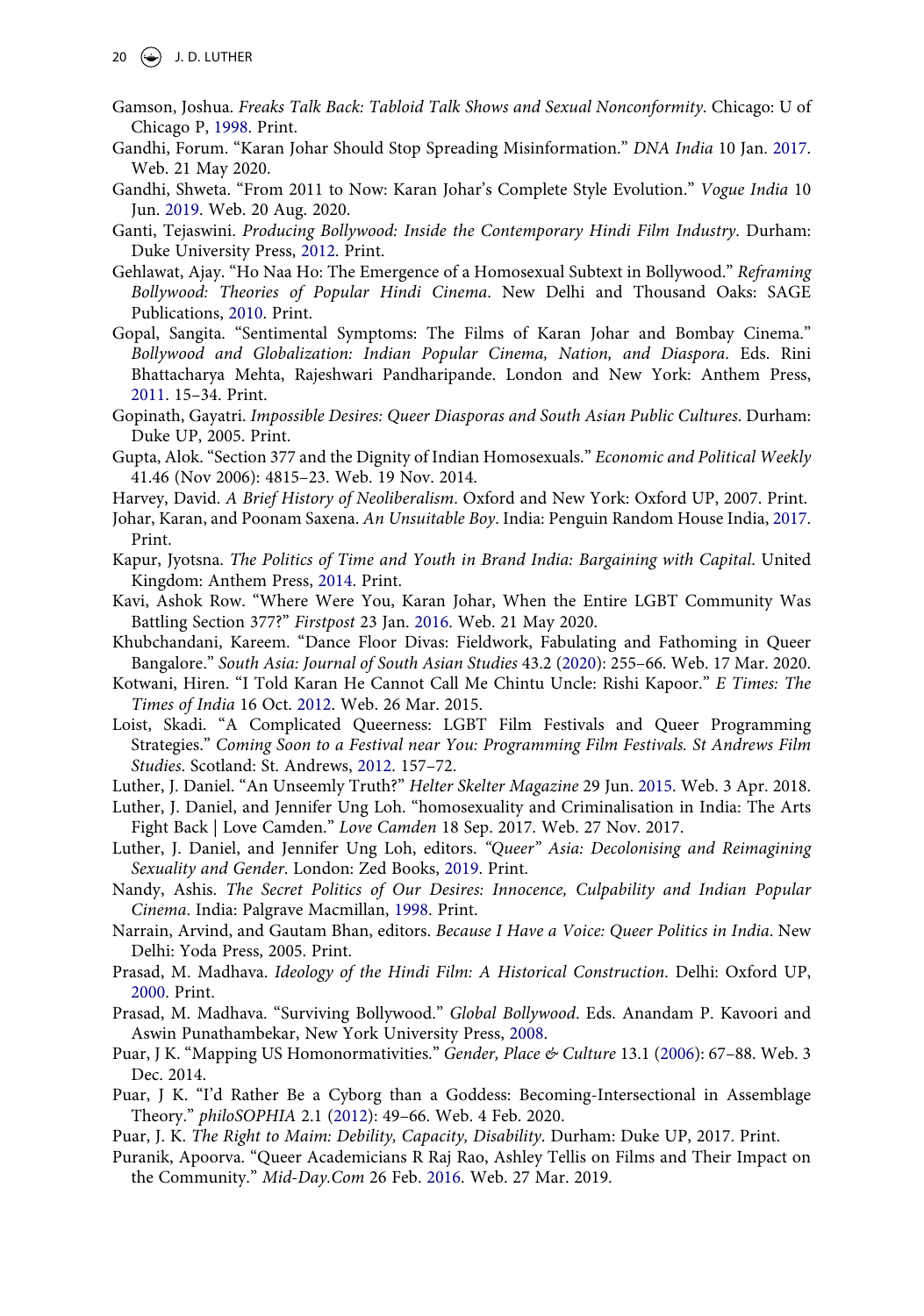- <span id="page-21-3"></span>Rajadhyaksha, Ashish. "The 'Bollywoodization' of the Indian Cinema: Cultural Nationalism in a Global Arena." *Inter-Asia Cultural Studies* 4.1 (Apr [2003\)](#page-6-4): 25–39. Web. 22 May 2018.
- <span id="page-21-5"></span>Rajgopal, Arvind "Thinking about the New Indian Middle Class: Gender, Advertising and Politics in the Age of Globalisation." *Signposts: Gender Issues in Post-Independence India*, Ed. Rajeswari Sunder Rajan. Rutgers University Press, [2001](#page-8-3). Print.
- <span id="page-21-9"></span>Ramesh, Labade Sachin. "A Semiotic Investigation of Positioning of the Queer in Indian Film Narrative." PhD dissertation, Savitribai Phule Pune University, [2016](#page-11-0). Web. 12 May 2020.
- <span id="page-21-8"></span>Rao, Rahul. *Out of Time: The Queer Politics of Postcoloniality*. United Kingdom: Oxford UP, [2020](#page-9-1). Print.
- <span id="page-21-13"></span>Rich, B. Ruby. "The New Queer Cinema: Director's Cut." *New Queer Cinema: The Director's Cut*, Durham: Duke UP, [2013](#page-16-9). Web. 18 Sep. 2019.
- <span id="page-21-12"></span>Schoonover, Karl, and Rosalind Galt. *Queer Cinema in the World*. Durham: Duke University Press, [2016](#page-16-10).
- <span id="page-21-18"></span>Sedgwick, E. K. *Between Men: English Literature and Male Homosocial Desire*. New York: Columbia UP, [1985](#page-18-11). Print.
- <span id="page-21-7"></span>Sen, Nandini, et al "How Bollywood Filmdom Operates in India and in the International Arena: Consumption of Bollywood." *Anthropological Approaches to Understanding Consumption Patterns and Consumer Behavior*. Ed. Chkoniya Valentina, 194 – 209. IGI Global, [2020.](#page-8-2)

<span id="page-21-0"></span>Seth, Vikram. *A Suitable Boy*. India: Phoenix House, [1993.](#page-4-0) Print.

- <span id="page-21-16"></span>Singh, Pawan. "Queer Bollywood: The Homo-Textuality of Celebrity Talk Show Gossip." *Spectator: Picturing the Popular* 34.1 (Spring [2014\)](#page-18-1): 18–24. Web. 22 Mar. 2018.
- <span id="page-21-1"></span>Singh, Pawan. "Transnational Screen Navigations." *The Routledge Companion to Global Television*. ed. Shawn Shimpach. United Kingdom: Routledge, [2019](#page-5-0). Web. 17 May 2020.
- Sukthankar, Ashwini. "For People Like Us." *New Internationalist* 2000. Web. 18 Jun. 2015.
- <span id="page-21-11"></span>Tellis, Ashley J., and Sruti Bala, editors. *The Global Trajectories of Queerness: Re-Thinking Same-Sex Politics in the Global South*. Netherlands: Brill Rodopi, [2015.](#page-16-11) Print.
- <span id="page-21-2"></span>Timberg, Bernard M., and Bob Erler. *Television Talk: A History of the TV Talk Show*. N.p., U of Texas P, [2002](#page-5-1). Print.
- <span id="page-21-6"></span>Vanita, Ruth. "Homophobic Fiction/Homoerotic Advertising: The Pleasures and Perils of Twentieth-Century Indianness." *Queering India: Same-Sex Love and Eroticism in Indian Culture and Society*. Ed. Ruth Vanita, 127 – 148. Routledge, [2002.](#page-8-3)
- <span id="page-21-15"></span>Vasudevan, Ravi. "Shifting Codes, Dissolving Identities." *Third Text* 10.34 (Mar [1996\)](#page-16-5): 59–77. Routledge. Web. 2 Jun. 2020.
- <span id="page-21-17"></span>Vasudevan, Ravi. "Sexuality and the Film Apparatus: Continuity, Non-Continuity and Discontinuity in Bombay Cinema." *A Question of Silence: The Sexual Economics of Modern India*. Eds. Mary E. John and Janaki Nair, 192 – 215, [1998.](#page-18-9)
- <span id="page-21-4"></span>Vasudevan, Ravi. "The Meanings of 'Bollywood'" *Journal of the Moving Image* (Dec. [2008](#page-7-2)): 1–15. Web. 6 May 2020.
- <span id="page-21-19"></span>Waugh, Thomas. "'I Sleep behind You': Male Homosociality and Homoeroticism in Indian Parallel Cinema." *Queering India: Same-Sex Love and Eroticism in Indian Culture and Society*. Ed. Ruth Vanita. New York and London: Routledge, [2002](#page-18-12).

#### **Filmography**

"AIB Knockout: The Roast Of Arjun Kapoor & Ranveer Singh." Prod. All India Bakchod. YouTube 26 Oct. 2015. Web. 16 Mar. 2018.

"Ajeeb Dastan Hai Yeh." *Bombay Talkies*. Dir. Karan Johar. Writer Karan Johar. 2013.

*Aligarh*. Dir. Hansal Mehta. Writer. Apurva Asrani. 2016.

- *Bomgay*. Dir. Riyad Vinci Wadia. Prod. And Dist. Wadia Movietone. 1996.
- <span id="page-21-14"></span>"Calling Karan." ISHQ, FM. 1–56, 5 Dec. [2017](#page-16-12). <https://www.ishq.com/search/Calling+Karan/> .

<span id="page-21-10"></span>*Dear Zindagi*. Dir Gauri Shinde. Prod. Karan Johar and Dharma Productions. [2016](#page-11-1). *Dishoom*. Dir. Rohit Dhawan. 2016.

*Dostana*. Dir. Tarun Mansukhani. Prod. Karan Johar, Dharma Productions. 2008.